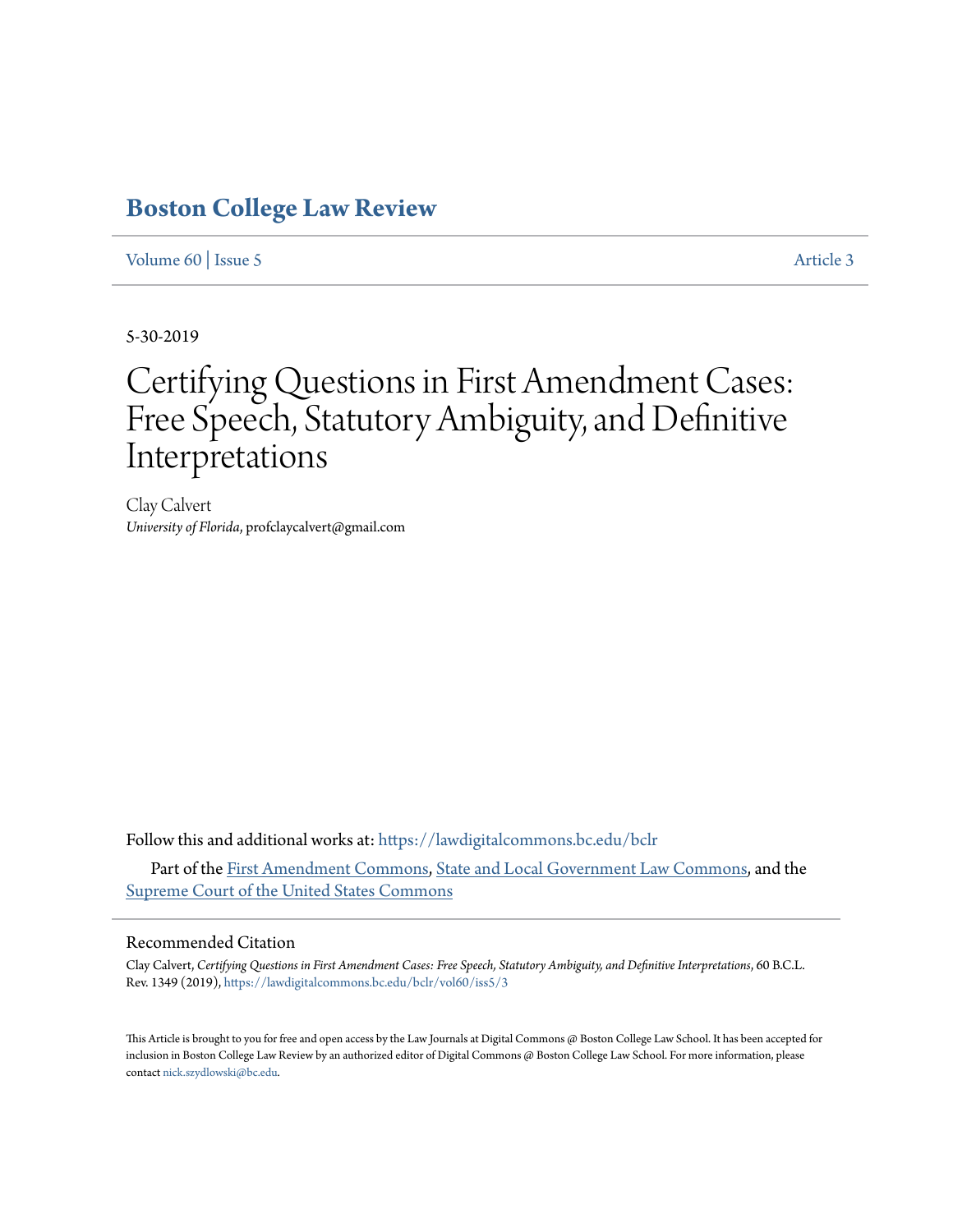# **CERTIFYING QUESTIONS IN FIRST AMENDMENT CASES: FREE SPEECH, STATUTORY AMBIGUITY, AND DEFINITIVE INTERPRETATIONS**

### CLAY CALVERT

| II. A CLOSER EXAMINATION OF POSSIBLE CERTIFICATION IN MANSKY AND EXPRESSIONS HAIR  |  |
|------------------------------------------------------------------------------------|--|
|                                                                                    |  |
|                                                                                    |  |
| <b>III. COULD CERTIFICATION REDUCE FRACTURING OVER SCRUTINY IN FIRST AMENDMENT</b> |  |
|                                                                                    |  |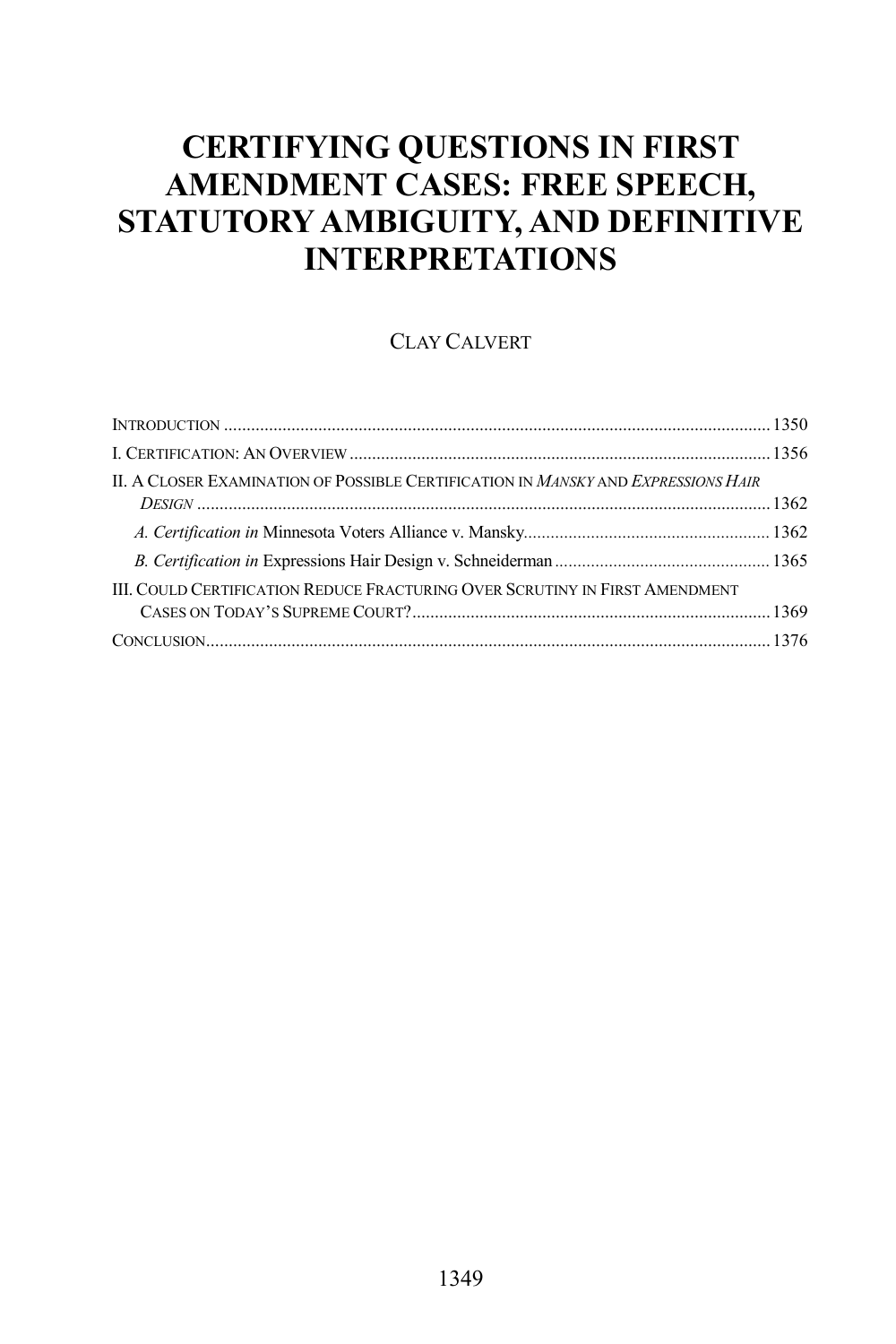# **CERTIFYING QUESTIONS IN FIRST AMENDMENT CASES: FREE SPEECH, STATUTORY AMBIGUITY, AND DEFINITIVE INTERPRETATIONS**

# CLAY CALVERT<sup>[\\*](#page-2-0)</sup>

**Abstract:** In the First Amendment-based speech cases of both *Minnesota Voters Alliance v. Mansky* in 2018 and *Expressions Hair Design v. Schneiderman* in 2017, Justice Sonia Sotomayor forcefully contended that the United States Supreme Court should have certified questions about statutory meaning to the highest relevant state court. This Article examines certification—its purposes, its pros, and its cons—in cases pivoting on whether ambiguous state statutes violate the First Amendment. *Mansky* and *Expressions Hair Design* provide timely analytical springboards. The Article argues that certification carries heightened importance today. That is because the justices now frequently fracture along perceived political lines over when a case involving speech merits heightened First Amendment scrutiny and when it deserves only rational basis review. This rift was vividly exposed in 2018 in both *National Institute of Family & Life Advocates v. Becerra* and *Janus v. American Federation of State, County, and Municipal Employees*. Although not a panacea, question certification might sometimes eliminate such splintering. The Article ultimately proposes four criteria for helping the Court to decide when certifying a question of state law in a First Amendment case is appropriate.

#### **INTRODUCTION**

In 2018, The United States Supreme Court's ruling in the First Amendment free speech case *Minnesota Voters Alliance v. Mansky* pivoted on statu-

 <sup>© 2019,</sup> Clay Calvert. All rights reserved.

<span id="page-2-0"></span><sup>\*</sup> Professor & Brechner Eminent Scholar in Mass Communication and Director of the Marion B. Brechner First Amendment Project at the University of Florida in Gainesville, Fla. B.A., 1987, Communication, Stanford University; J.D. (Order of the Coif), 1991, McGeorge School of Law, University of the Pacific; Ph.D., 1996, Communication, Stanford University. The author thanks Jessie Goodman and Emerson Tyler of the University of Florida for their thoughtful and excellent reviews of several early drafts of this Article.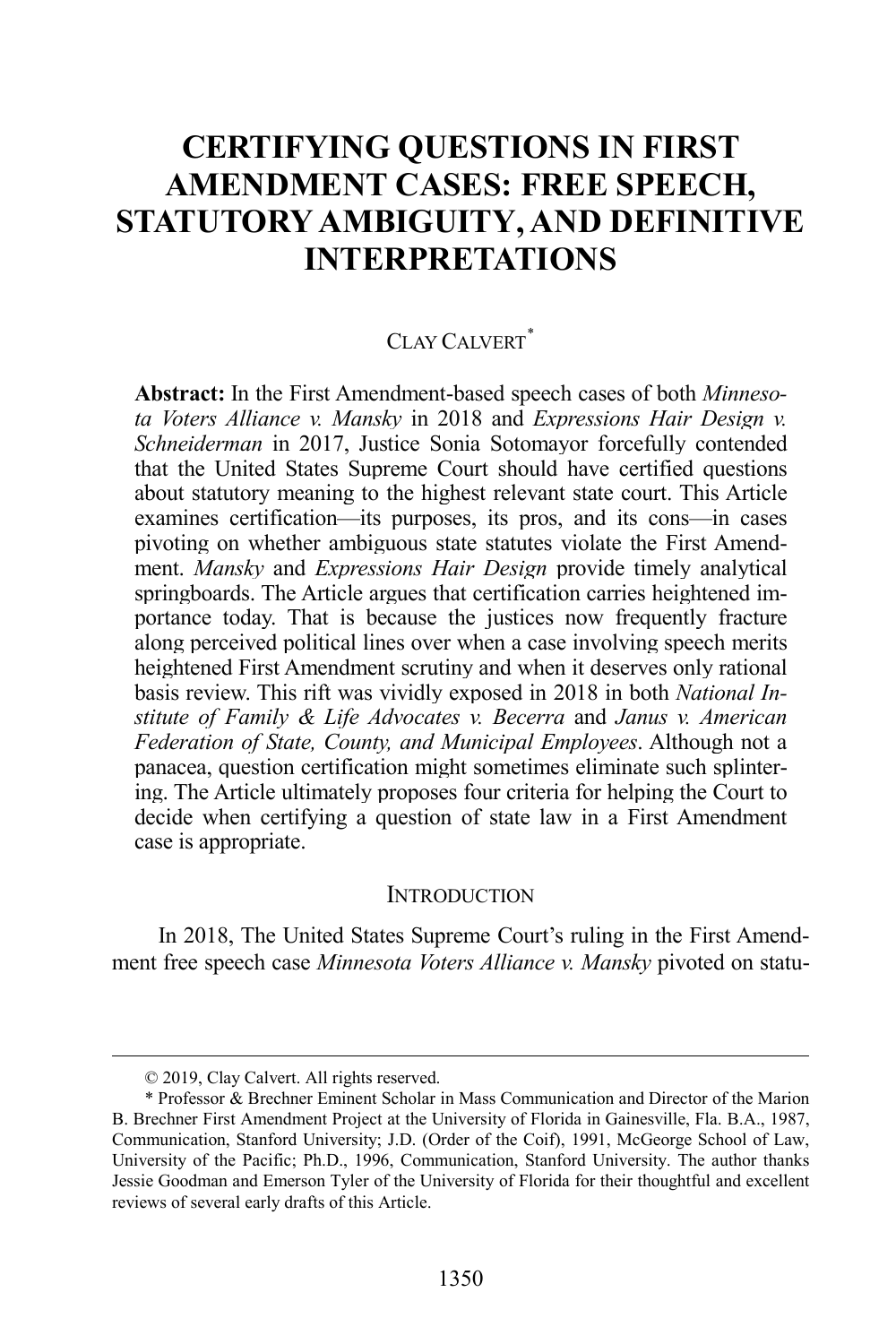tory interpretation.<sup>[1](#page-3-0)</sup> The state statute at issue<sup>[2](#page-3-1)</sup> banned wearing "[a] political badge, political button, or other political insignia<sup> $3$ </sup> inside polling places on election days.

After concluding that these venues on such days are nonpublic for a,<sup>[4](#page-3-3)</sup> the seven-justice majority declared the law unconstitutional for not defining the crucial term "political" and for being of "indeterminate scope."[5](#page-3-4) Writing for the majority, Chief Justice Roberts reasoned that if a state wants to limit partisan friction at polling places, then it must clearly define the parameters of the prohibited activity and precisely explain its reasoning for the ban.<sup>[6](#page-3-5)</sup> Roberts' opinion failed to mention the vagueness doctrine and the overbreadth doctrine in its analysis.<sup>[7](#page-3-6)</sup> The majority instead found that the ban, due to definitional

<span id="page-3-0"></span> $\overline{\phantom{0}1}$ *See* Minn. Voters All. v. Mansky (*Mansky IV*), 138 S. Ct. 1876 (2018) (holding that Minnesota's political apparel ban violated the Free Speech Clause because the statute lacked clarity). The First Amendment to the U.S. Constitution provides, in pertinent part, that "Congress shall make no law . . . abridging the freedom of speech, or of the press." U.S. CONST. amend. I. The Free Speech and Free Press Clauses were incorporated nearly ninety-five years ago through the Fourteenth Amendment Due Process Clause as fundamental liberties to apply to state and local government entities and officials. *See* Gitlow v. New York, 268 U.S. 652, 666 (1925) (assuming "that freedom of speech and of the press—which are protected by the First Amendment from abridgment by Congress—are among the fundamental personal rights and 'liberties' protected by the due process clause of the Fourteenth Amendment from impairment by the States"). *See generally* Hillel Y. Levin, *Contemporary Meaning and Expectations in Statutory Interpretation*, 2012 U. Ill. L. REV. 1103 (providing an overview of traditional methods of statutory interpretation, including textualism, intentionalism, purposivism, pragmatism, and dynamism, and offering a new approach to statutory interpretation focusing on contemporary meaning and expectations). <sup>2</sup> MINN. STAT. § 211B.11 (2012), *invalidated by Mansky IV*, 138 S. Ct. 1876 (depicting a list

<span id="page-3-1"></span>of prohibited election day activities near and in polling places). <sup>3</sup> *Id.* (banning political apparel at or about polling places during primaries and elections);

<span id="page-3-2"></span>*Mansky IV*, 138 S. Ct. at 1882.<br><sup>4</sup> *Mansky IV*, 138 S. Ct. at 1886. The Court found that "[a] polling place in Minnesota quali-

<span id="page-3-3"></span>fies as a nonpublic forum" and that "[i]t is, at least on Election Day, government-controlled property set aside for the sole purpose of voting." *Id.*  $Id$ .  $\frac{5}{1}$  *Id.* at 1888–89 (reasoning that the term "political" can be read broadly and explaining that

<span id="page-3-4"></span>Minnesota's authoritative guidance on what constitutes "political" apparel makes it difficult to determine what apparel is or is not appropriate at polling places).<br><sup>6</sup> *Id.* at 1891 (reasoning, "if a State wishes to set its polling places apart as areas free of parti-

<span id="page-3-5"></span>san discord, it must employ a more discernible approach than the one Minnesota has offered

<span id="page-3-6"></span> $\frac{7}{3}$  *See* FCC v. Fox Television Stations, Inc., 567 U.S. 239, 253 (2012) (noting that due process "requires the invalidation of laws that are impermissibly vague"); United States v. Williams, 553 U.S. 285, 304 (2008) (citing Hill v. Colorado, 530 U.S. 703, 732 (2000)) (observing that a law is void for vagueness if it "fails to provide a person of ordinary intelligence fair notice of what is prohibited, or is so standardless that it authorizes or encourages seriously discriminatory enforcement"); *see also Williams*, 553 U.S. at 292 (noting that under "our First Amendment overbreadth doctrine, a statute is facially invalid if it prohibits a substantial amount of protected speech," and adding that the justices "have vigorously enforced the requirement that a statute's overbreadth be *substantial*, not only in an absolute sense, but also relative to the statute's plainly legitimate sweep"); Frank D. LoMonte, *Fouling the First Amendment: Why Colleges Can't, and Shouldn't,*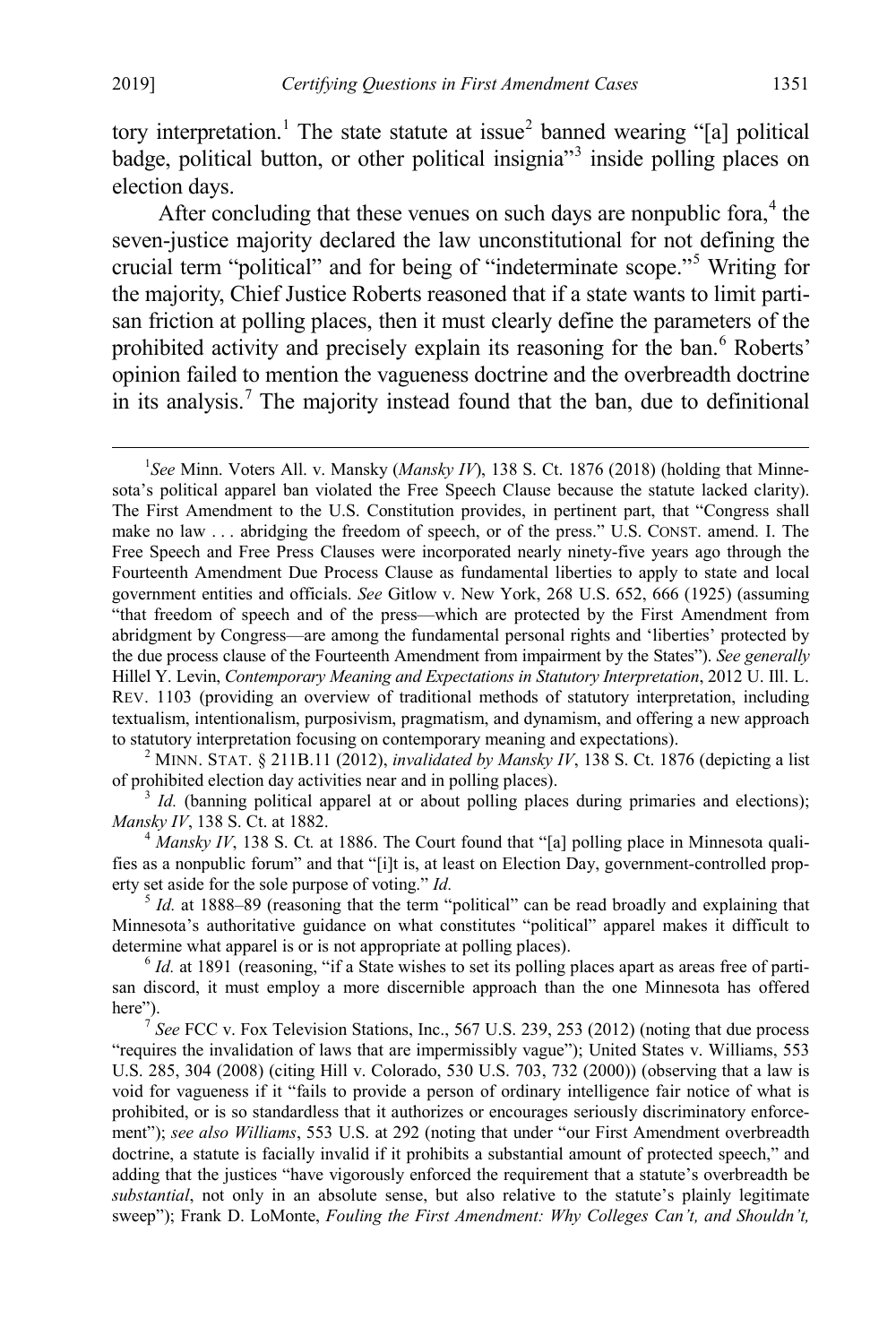difficulties, failed to satisfy the reasonableness criterion of the Court's doc-trine for nonpublic fora.<sup>[8](#page-4-0)</sup>

<span id="page-4-6"></span>In a dissent joined by Justice Stephen Breyer, Justice Sonia Sotomayor contended that the case first should have been certified to the Minnesota Su-preme Court before the law was declared unconstitutional.<sup>[9](#page-4-1)</sup> Sotomayor argued that clarification by the North Star State's highest court might have prevented the Court from grounding its decision on arbitrary distinctions.<sup>10</sup> Sotomayor reasoned that the United States Supreme Court should shy away from invalidating state laws without first seeking the state's interpretation.<sup>[11](#page-4-3)</sup> For Sotomayor, certification was a clear route that her colleagues failed to take. $12$ 

<span id="page-4-7"></span>*Mansky* was not the first time Sotomayor opined that certifying a question of statutory interpretation to a state court was the proper threshold step in a First Amendment-based free speech case. Just one year prior in *Expressions Hair Design v. Schneiderman*, [13](#page-4-5) Sotomayor penned a concurrence joined by

<span id="page-4-0"></span> $\delta$  *Mansky IV*, 138 S. Ct. at 1886. As Chief Justice Roberts framed the issue in *Mansky*, "[t]he question accordingly is whether Minnesota's ban on political apparel is 'reasonable in light of the purpose served by the forum': voting." *Id.* (quoting Cornelius v. NAACP Legal Def. & Educ. Fund, Inc., 473 U.S. 788, 806 (1985)). Justice Roberts opined for the majority that the Minnesota law failed this deferential test, explaining that:

[T]he State must draw a reasonable line. Although there is no requirement of narrow tailoring in a nonpublic forum, the State must be able to articulate some sensible basis for distinguishing what may come in from what must stay out. . . . Here, the unmoored use of the term "political" in the Minnesota law, combined with haphazard interpretations the State has provided in official guidance and representations to this Court, cause Minnesota's restriction to fail even this forgiving test.

*Id.* at 1888.

 $\overline{a}$ 

<span id="page-4-1"></span> $9$  *Id.* at 1893 (Sotomayor, J., dissenting) (reasoning that the Minnesota Supreme Court could have provided "a definitive interpretation of the political apparel ban").

<span id="page-4-2"></span><sup>10</sup> *Id.* (positing that certification would "obviate the hypothetical line-drawing problems that form the basis of the Court's decision today").

<span id="page-4-5"></span><span id="page-4-4"></span><span id="page-4-3"></span><sup>11</sup> *Id.* at 1897.<br><sup>12</sup> *Id.* (calling certification an "obvious step").<br><sup>13</sup> *See* Expressions Hair Design v. Schneiderman (*Expressions Hair Design II*), 137 S. Ct. 1144, *vacated*, 877 F.3d 99, 102 (2d Cir. 2017). The United States Supreme Court vacated and remanded the case to the United States Court of Appeals for the Second Circuit. On remand, the Second Circuit certified a question of the case to the New York Court of Appeals. The New York Court of Appeals accepted the certification in *Expressions Hair Design v. Schneiderman*, 92 N.E.3d 803 (N.Y. 2018) and answered the certified question in the affirmative in *Expressions Hair Design v. Schneiderman*, 117 N.E.3d 730 (N.Y. 2018).

*Control Student Athletes' Speech on Social Media*, 9 J. BUS. & TECH. L. 1, 6–7 (2014) (explaining that a law "may be declared void for vagueness if it fails to give intelligible notice of the be-<br>havior that will result in penalties").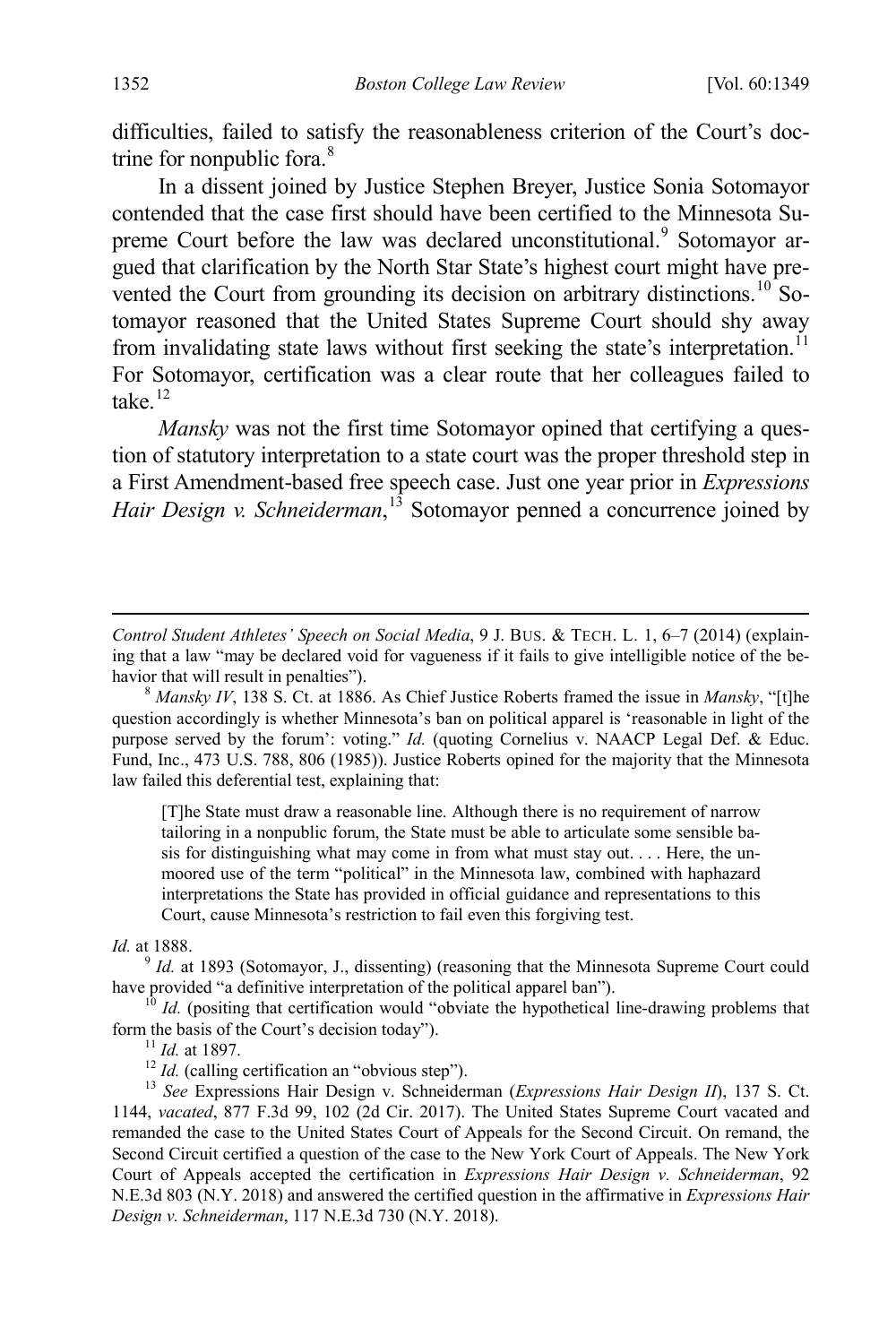<span id="page-5-8"></span>Justice Samuel Alito.<sup>[14](#page-5-0)</sup> In it, she blasted the United States Court of Appeals for the Second Circuit for taking a circuitous route. [15](#page-5-1) She contended that the Second Circuit abused its discretion by not certifying the case to the New York Court of Appeals to interpret a statute banning merchants in the Empire State from imposing surcharges on customers paying with credit cards rather than cash.[16](#page-5-2) Pointing to the law's ambiguity, Sotomayor reasoned that it was subject to multiple interpretations; $17$  one of which affected the First Amend-ment right of merchants to describe surcharges to patrons.<sup>[18](#page-5-4)</sup> Justice Sotomayor asserted that certification could have prevented the Court from making a constitutional determination if the state court interpreted the statute to be a price regulation and not a speech regulation.<sup>[19](#page-5-5)</sup> Thus, Sotomayor and Alito concluded that the Court should have vacated the Second Circuit's decision and remanded the case with directions to certify it to the New York Court of Appeals for further clarification regarding the statute's meaning.<sup>[20](#page-5-6)</sup> Concurring separately, Justice Breyer agreed that the remand would afford the State of New York the opportunity to provide a detailed explanation of what the statute entails and requires.<sup>[21](#page-5-7)</sup>

<span id="page-5-9"></span>In fact, the Second Circuit in December 2017, on remand, certified the case to New York's highest appellate court to address the following question: "Does a merchant comply with New York's General Business Law § 518 so long as the merchant posts the total-dollars-and-cents price charged to credit

<span id="page-5-0"></span><sup>&</sup>lt;sup>14</sup> *Expressions Hair Design II*, 137 S. Ct. at 1153 (Sotomayor, J., concurring) (reasoning that the majority's decision failed to adequately address the petitioners' full First Amendment challenge to the New York statute).<br><sup>15</sup> *Id.* at 1157 (stating that the Court "rejected certification, abstained in part, and decided the

<span id="page-5-1"></span>question in part").<br><sup>16</sup> N.Y. GEN. BUS. § 518 (2012); *see Expressions Hair Design II*, 137 S. Ct. at 1158 ("Given

<span id="page-5-2"></span>the significant benefits certification offered and given the absence of persuasive downsides identi-<br>fied by the Second Circuit, the decision not to certify was an abuse of discretion.").

<span id="page-5-3"></span>*Expressions Hair Design II*, 137 S. Ct. at 1154 (Sotomayor, J., concurring) (stating that the New York statute could have been read narrowly by focusing on the plain text, read in relation to the lapsed federal ban that prohibited merchants from charging surcharge fees to credit card using customers, or read more broadly based on the lack of definitions in the statute). <sup>18</sup> *See id.* at 1155 ("Petitioners view § 518 as an unconstitutional restriction on their ability to

<span id="page-5-4"></span>display and describe their prices to their customers. And so they sued and challenged the law on First Amendment grounds.").<br><sup>19</sup> *Id.* at 1158 ("The Second Circuit should have exercised its discretion to certify the anteced-

<span id="page-5-5"></span>ent state-law question here: What pricing schemes or pricing displays does § 518 prohibit? Certification might have avoided the need for a constitutional ruling altogether. If the state court reads  $§$  518 only as a price regulation, no constitutional concerns are implicated.").

<span id="page-5-7"></span><span id="page-5-6"></span><sup>&</sup>lt;sup>20</sup> *Id.* at 1159. **21** *Id.* at 1153 (Breyer, J., concurring) (stating that he "agree[d] with Justice Sotomayor that on remand, it may well be helpful for the Second Circuit to ask the New York Court of Appeals to clarify the nature of the obligations the statute imposes").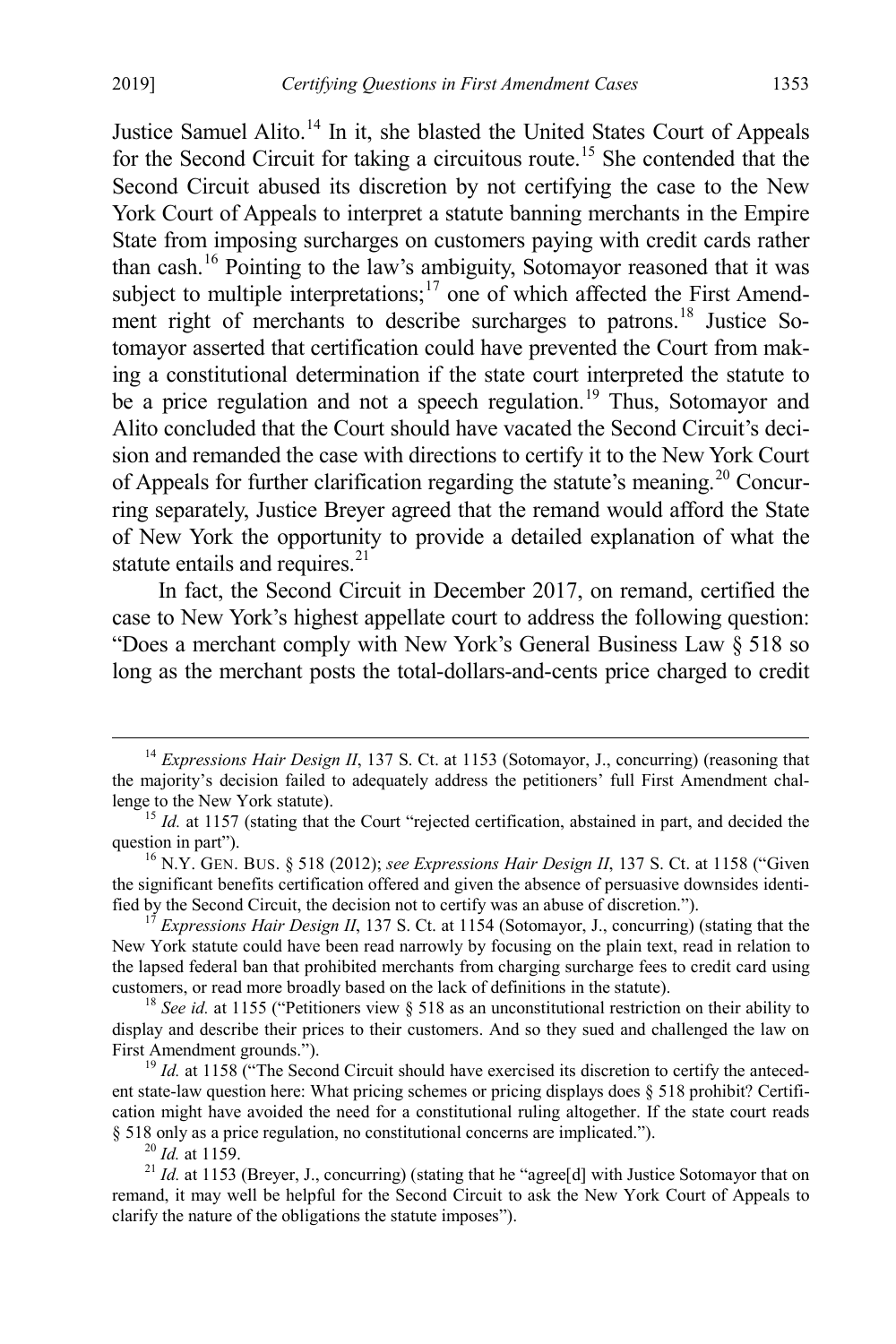card users?"<sup>[22](#page-6-0)</sup> The New York Court of Appeals accepted certification of that question in January  $2018<sup>23</sup>$  $2018<sup>23</sup>$  $2018<sup>23</sup>$  In October 2018, it answered the query in the affirmative, $24$  without reformulating it. $25$  In summary, the Second Circuit certified the case on December 6, 2017, $^{26}$  $^{26}$  $^{26}$  and the New York Court of Appeals responded on October 23, 2018.<sup>[27](#page-6-5)</sup> The turnaround was slightly more than ten months. In brief, the issue did not linger and languish on the New York Court of Appeals' docket, but instead was resolved in less than one year.

The ball, as it were, is now back in the Second Circuit's court in the most recent iteration of *Expressions Hair Design*. [28](#page-6-6) The state statute was definitively interpreted by the New York Court of Appeals to mean that a merchant complies with it "only if the merchant posts the total dollars-and-cents price charged to credit card users."<sup>29</sup> In terms of the speech issue lurking therein, the New York Court of Appeals held that so long as the "total dollarsand-cents price charged to credit card users" is disclosed, then "merchants are free to call the price differential anything they wish without fear of prosecution under the statute."[30](#page-6-8) The Second Circuit now must determine whether the

<span id="page-6-2"></span><span id="page-6-1"></span>lated speech or only conduct. *Id.*<br><sup>23</sup> See Expressions Hair Design, 92 N.E.3d at 803.<br><sup>24</sup> See Expressions Hair Design, 117 N.E.3d at 730–31.<br><sup>25</sup> See id. at 733 ("Although plaintiffs have requested that we reformulate

<span id="page-6-7"></span>Expressions Hair Design, 117 N.E.3d at 736–37 (reasoning that posting credit card surcharges amounts allows consumers to see the true cost of using a credit card in comparison to making a cash purchase at stores).<br><sup>30</sup> *Id.* (reasoning that disclosing the credit card surcharge is enough for merchants to comply

<span id="page-6-8"></span>with the statute and the way merchants describe the credit card surcharge is irrelevant).

<span id="page-6-0"></span> <sup>22</sup> Expressions Hair Design v. Schneiderman (*Expressions Hair Design I*), 877 F.3d 99, 100 (2d Cir. 2017). Writing for a unanimous three-judge panel, Debra Ann Livingston opined, "[f]inding aspects of the New York statute at issue in this case unclear, and, further, that the resolution of these ambiguities will determine the course of our constitutional analysis, we defer decision and certify the following question to the New York Court of Appeals: 'Does a merchant comply with New York's General Business Law § 518 so long as the merchant posts the totaldollars-and-cents price charged to credit card users?' The New York Court of Appeals may reformulate or expand this certified question as it deems appropriate." The Supreme Court majority in *Expressions Hair Design II* concluded that the New York statute "regulates speech." 137 S. Ct. at 1151. The Second Circuit therefore did not have the option on remand that Justice Sotomayor wished it had previously exercised—namely, certifying the question of whether the statute regu-

<span id="page-6-6"></span><span id="page-6-5"></span><span id="page-6-4"></span><span id="page-6-3"></span><sup>&</sup>lt;sup>26</sup> Expressions Hair Design I, 877 F.3d at 99.<br><sup>27</sup> Expressions Hair Design, 117 N.E.3d at 730.<br><sup>28</sup> Rich Samp, 'Expressions Hair Design' Speech Case Back on Track After Detour to NY State *Court*, FORBES (Oct. 31, 2018), https://www.forbes.com/sites/wlf/2018/10/31/expressions-hairdesign-speech-case-back-on-track-after-detour-to-ny-state-court/#72b97d036633 [https://perma.cc/ AY76-BY7H] (observing that "the New York Court of Appeals issued a definitive interpretation of the statute, and the case is finally ready to move forward again in the Second Circuit," and adding that "[t]he case now returns to the Second Circuit").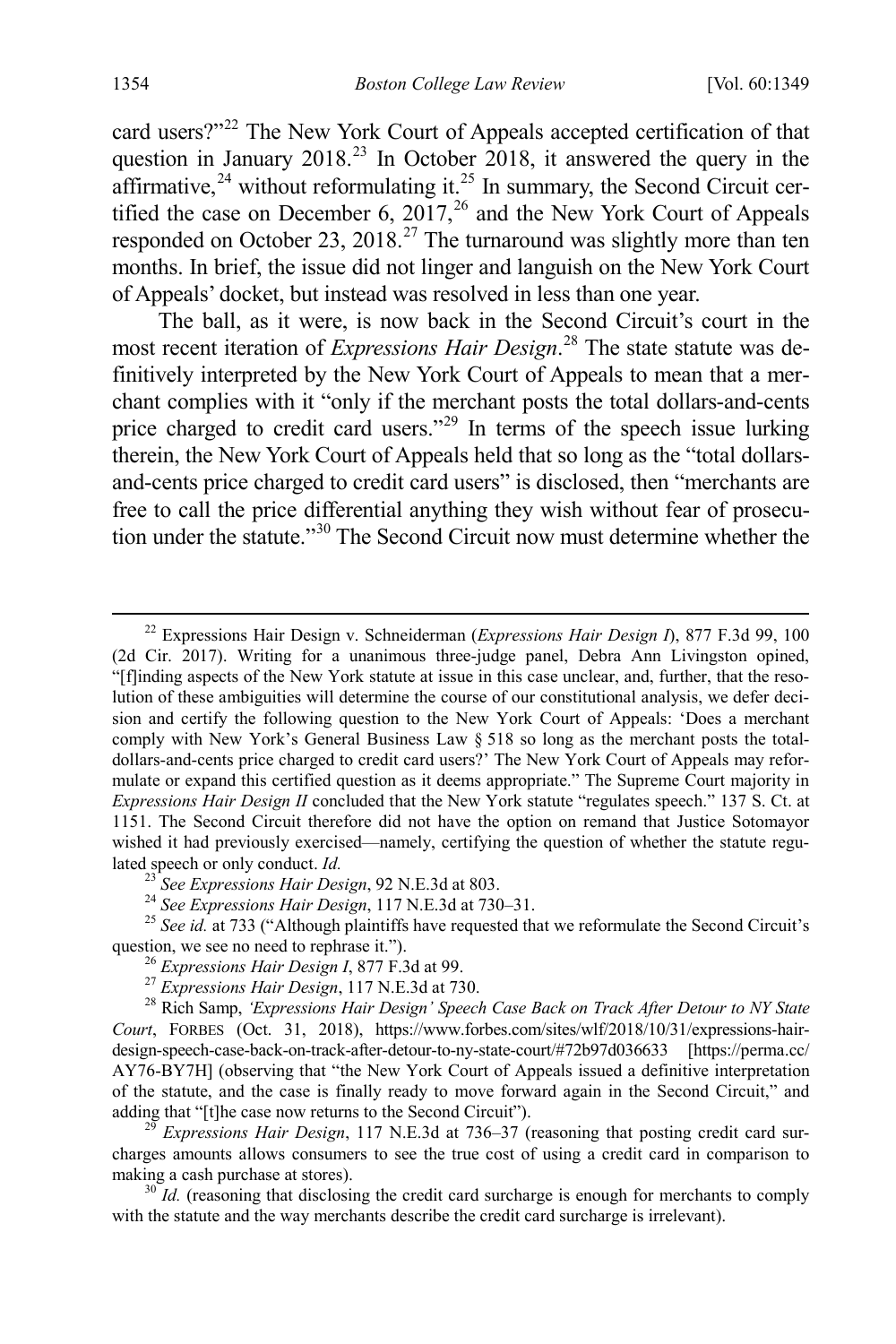<span id="page-7-9"></span><span id="page-7-8"></span>Justice Sotomayor's recent calls for certification were joined in two in-stances: one by liberal-leaning Justice Breyer;<sup>[32](#page-7-1)</sup> the other by staunch con-servative Justice Alito.<sup>[33](#page-7-2)</sup> This indicates that certification sometimes appeals across ideological lines on today's politically fractured Court, thereby making its use especially relevant.

This Article examines the benefits and drawbacks of certification by the nation's highest court in disputes affecting the First Amendment freedom of speech, filling a scholarly void on this topic.<sup>[34](#page-7-3)</sup> Part I provides a primer on certification as a procedure that federal courts can adopt in cases involving ambiguous state statutes.<sup>[35](#page-7-4)</sup> Part II then explores in greater depth whether certification may have been appropriate in *Mansky* and *Expressions Hair Design*. [36](#page-7-5) Part III argues that certification is particularly relevant today, as it may reduce fracturing among the justices on whether heightened First Amendment scrutiny or mere rational basis review is warranted in a case involving a state law.<sup>[37](#page-7-6)</sup> Part III also proposes four criteria to help the Court determine when certification is suitable in free expression cases.<sup>[38](#page-7-7)</sup>

<span id="page-7-0"></span> <sup>31</sup> Barbara S. Mishkin, *NY Court of Appeals Issues Interpretation of NY "No Credit Card Surcharge" Law*, CONSUMER FIN. MONITOR (Oct. 26, 2018), https://www.consumerfinancemonitor. com/2018/10/26/ny-court-of-appeals-issues-interpretation-of-ny-no-credit-card-surcharge-law/ [https://perma.cc/H8UW-R6FS] (explaining the New York Court of Appeals opinion in *Expressions Hair Design* and describing the Second Circuit's next steps in analyzing the New York statute). 32 *See* Peter Baker, *A 3-Decade Dream for Conservatives Is Within Reach*, N.Y. TIMES, July

<span id="page-7-1"></span><sup>10, 2018,</sup> at A1 (describing "the four-member bloc of Democratic appointees on the court" as including Justice Breyer); Adam Liptak & Alicia Parlapiano, *Foundation Was in Place for Ideological Shift to the Right*, N.Y. TIMES, June 29, 2018, at A16 (describing Justice Breyer as one of the Supreme Court's "four-member liberal wing"). <sup>33</sup> *See* Adam Liptak, *Diatribe by Nominee Threatens Neutrality of Court, Some Fear*, N.Y.

<span id="page-7-2"></span>TIMES, Sept. 29, 2018, at A1 (noting that Justice Alito "has forged a consistently conservative voting record"); David G. Savage, *Back Story; His Conservative Revolution; Leonard Leo Has Worked for Years to Transform the Supreme Court*, L.A. TIMES, July 6, 2018, at A2 (reporting that "Alito has been a steady, predictable conservative" since joining the Court, and adding that

<span id="page-7-5"></span><span id="page-7-4"></span><span id="page-7-3"></span><sup>&</sup>quot;[w]hen the court has been split, he has not joined with the liberals in any case of significance").<br><sup>34</sup> The author examined the law review indices of these two databases in both September 2018<br>and December 2018 for such

<sup>&</sup>lt;sup>35</sup> *Infra* note[s 39](#page-8-0)[–84](#page-14-0) and accompanying text.<br><sup>36</sup> *Infra* note[s 87](#page-14-1)[–128](#page-20-0) and accompanying text.<br><sup>37</sup> *Infra* note[s 129](#page-21-0)[–175](#page-27-0) and accompanying text.<br><sup>38</sup> *Infra* note[s 176](#page-27-1)[–178](#page-28-0) and accompanying text.

<span id="page-7-6"></span>

<span id="page-7-7"></span>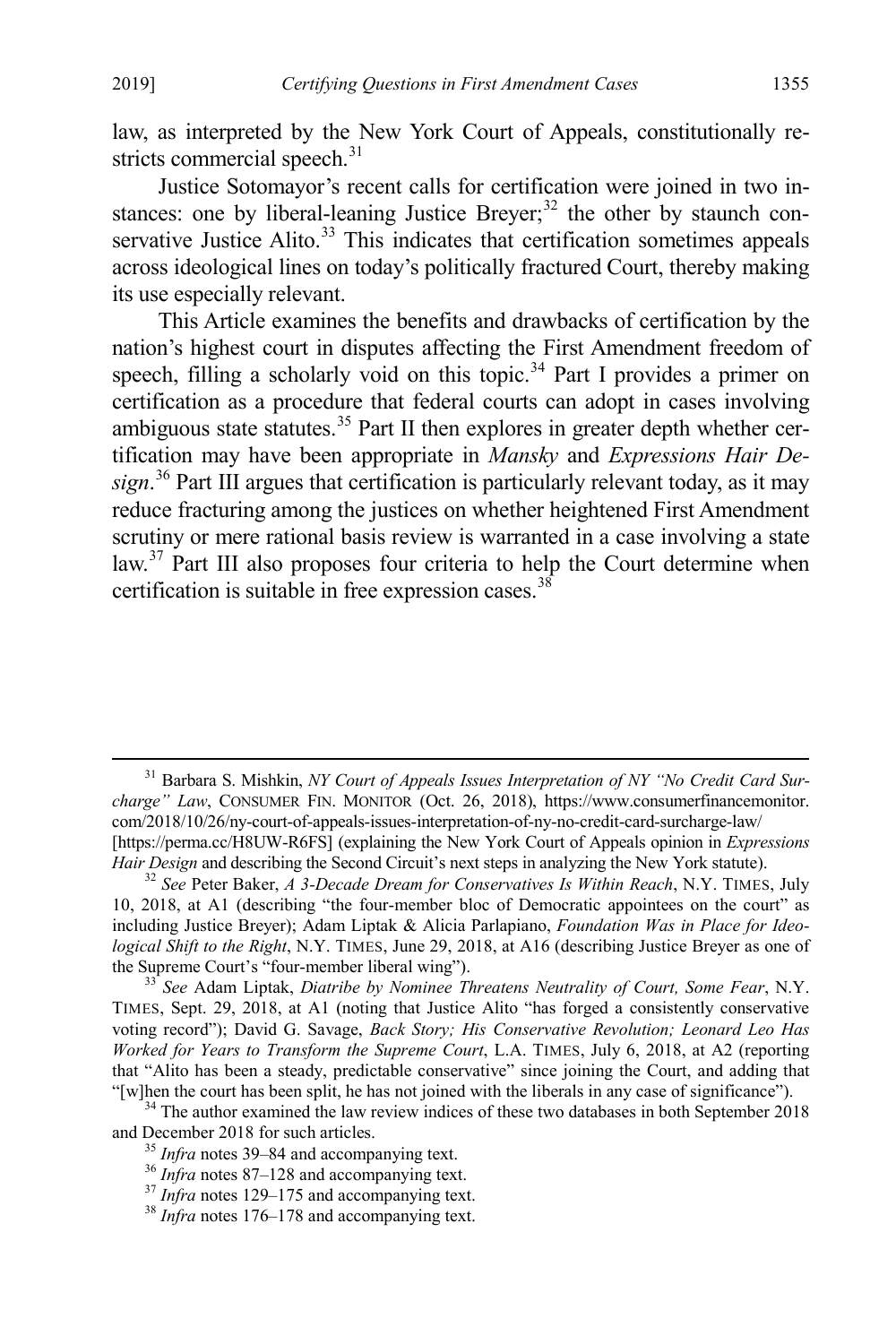#### <span id="page-8-9"></span><span id="page-8-8"></span><span id="page-8-0"></span>I. CERTIFICATION: AN OVERVIEW

When the United States Supreme Court—or any federal court, for that matter—analyzes a state law, it engages in "intersystemic adjudication"[39](#page-8-1) between dual federal and state court systems with overlapping jurisdiction.<sup>40</sup> A key issue for the Court is keenly understanding state law,  $4\degree$  especially when it provides the necessary predicate for resolving federal constitutional ques-tions,<sup>[42](#page-8-4)</sup> including First Amendment queries.

Certification is a primary method used by federal courts for ferreting out meaning when presented with unsettled state-level legal issues.[43](#page-8-5) Certification is "a procedural mechanism that empowers a court to obtain a definitive answer to an unclear or unresolved question of law presented in a case before it by posing the question to another court that possesses the authority to act as the final arbiter of the content of that law."<sup>[44](#page-8-6)</sup> In brief, certification is a transju-risdictional procedure, facilitating feedback between federal and state courts.<sup>[45](#page-8-7)</sup>

[I]n the United States, the jurisdictions of the state and federal courts overlap extensively. Issues of state law commonly arise in and are adjudicated by federal courts; issues of federal law commonly arise in and are adjudicated by state courts. Such intersystemic adjudication, by which I mean the interpretation by a court operating within one political system of laws of another political system, is pervasive.

*Id.*

<span id="page-8-3"></span><sup>41</sup> Geri J. Yonover, *A Kinder, Gentler* Erie*: Reining in the Use of Certification*, 47 ARK. L. REV. 305, 306–07 (1994) (providing suggestions to make certification more equitable and allow federal courts to properly decide cases that include state law interpretation).<br><sup>42</sup> Stewart v. Smith, 534 U.S. 157, 160 (2001).<br><sup>43</sup> City of Houston v. Hill, 482 U.S. 451, 470 (1987) (stating that certification is an impo

<span id="page-8-5"></span><span id="page-8-4"></span>tool for federal courts to utilize); *cf.* Jonathan Remy Nash, *Examining the Power of Federal Courts to Certify Questions of State Law*, 88 CORNELL L. REV. 1672, 1681 (2003) ("Today, certification is the primary method by which federal courts faced with undecided questions of state law are able to enlist the aid of state courts to resolve those questions."); Verity Winship, *Certification of State-Law Questions by Bankruptcy Courts*, 87 AM. BANKR. L.J. 483, 488 (2013) ("In general, certification from federal courts of appeal has become a well-established piece of the federal jurisdictional landscape.").<br><sup>44</sup> Peter Jeremy Smith, *The Anticommandeering Principle and Congress's Power to Direct* 

<span id="page-8-6"></span>*State Judicial Action: Congress's Power to Compel State Courts to Answer Certified Questions of State Law*, 31 CONN. L. REV. 649, 650 (1999) (providing an overview of certification and assessing Congress's authority to compel state courts to answer certified questions).

<span id="page-8-7"></span><sup>45</sup> Jonathan Remy Nash, *The Uneasy Case for Transjurisdictional Adjudication*, 94 VA. L. REV. 1869, 1874–76 (2008) (explaining the different types of transjurisdictional adjudication procedural devices that courts can use to resolve cases including certification).

<span id="page-8-1"></span> <sup>39</sup> Wayne A. Logan, Erie *and Federal Criminal Courts*, 63 VAND. L. REV. 1243, 1244 (2010) (describing how federal courts apply state criminal laws during trials to resolve federal question cases that also encompass state and local laws).<br><sup>40</sup> Robert A. Schapiro, *Interjurisdictional Enforcement of Rights in a Post*-Erie *World*, 46

<span id="page-8-2"></span>WM. & MARY L. REV. 1399, 1400 (2005). As Professor Schapiro explains it: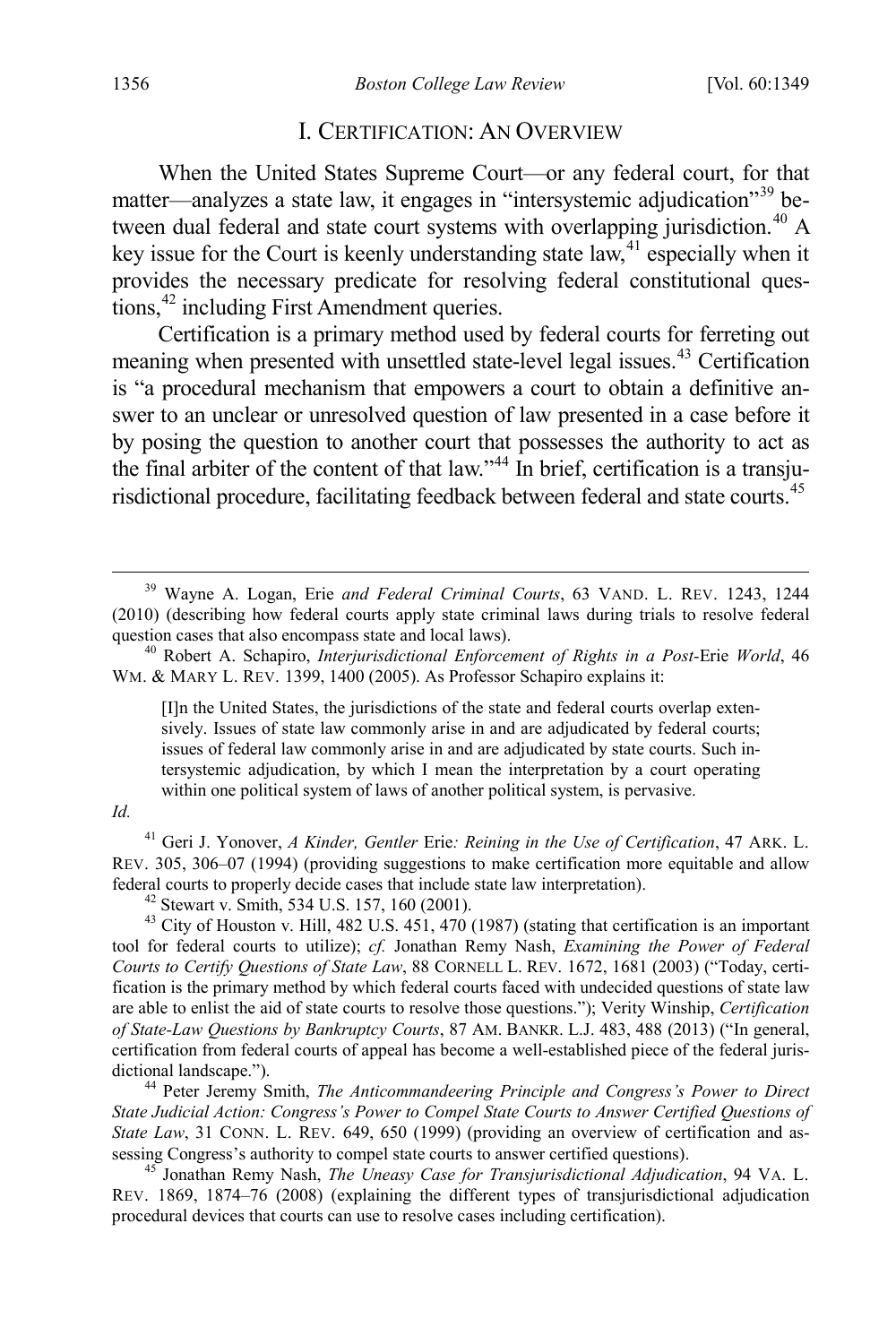<span id="page-9-5"></span>Certification is relatively new to the United States judicial system. Florida adopted the first certification statute in 1945, allowing a federal court to certify a question of state law to the highest state appellate court.<sup>[46](#page-9-0)</sup> This procedure, however, laid dormant for fifteen years before first being used in 1960.<sup>[47](#page-9-1)</sup>

<span id="page-9-7"></span>Certification carries multiple benefits. First, it provides federal courts the opportunity to address federalism concerns by requesting a state's highest appellate court to definitively interpret state law. Second, certification simplifies the adjudicative process by reducing litigation costs, decreasing delayed determinations, and ensuring that a state has the ability to interpret its own law.<sup>[48](#page-9-2)</sup> Put more bluntly, certification enables federal courts to do something more than just guess how a state's highest court might interpret a state statute.[49](#page-9-3) In fact, federal court speculation about what a state appellate court might say is often wrong.<sup>[50](#page-9-4)</sup> Thus, certification is consistent with the Supreme

<span id="page-9-1"></span>

*Id.* (citations omitted) (referring to Clay v. Sun Ins. Office, 363 U.S. 207 (1960)). <sup>47</sup> *Id.*; *see also* Coby W. Logan, *Certifying Questions to the Arkansas Supreme Court: A Practical Means for Federal Courts in Clarifying Arkansas State Law*, 30 U. ARK. LITTLE ROCK L. REV. 85, 86 (2007) (noting that although "the Florida Legislature passed the first statute in the nation that authorized the Florida Supreme Court to adopt rules for receiving certified questions from federal courts" in 1945, "the statute was not utilized until fifteen years later when the United States Supreme Court, no less, actually used the statute for the first time" in Clay, 363 U.S. 207).

<span id="page-9-2"></span><sup>48</sup> Arizonans for Official English v. Arizona, 520 U.S. 43, 76 (1997) (requesting the Arizona Supreme Court to certify a question regarding its state law before the federal court continued its adjudication). <sup>49</sup> *See* Haley N. Schaffer & David F. Herr, *Why Guess?* Erie *Guesses and the Eighth Circuit*,

<span id="page-9-3"></span>36 WM. MITCHELL L. REV. 1625, 1626 (2010) (observing that "when there is no case directly on point, a federal court . . . must make what is informally referred to as an '*Erie* guess' . . . [which] is an attempt to predict what a state's highest court would decide if it were to address the issue itself"). The name "*Erie* guess" is derived from the Supreme Court's seminal ruling in *Erie Railroad Co. v. Tompkins*, 304 U.S. 64 (1938). There, the Court held that "[e]xcept in matters governed by the Federal Constitution or by Acts of Congress, the law to be applied in any case is the law of the State."  $Id$ . at 78.

<span id="page-9-4"></span><sup>50</sup> Jessica Smith, *Avoiding Prognostication and Promoting Federalism: The Need for an Inter-Jurisdictional Certification Procedure in North Carolina*, 77 N.C. L. REV. 2123, 2133 (1999) ("In fact, the evidence reveals that federal courts 'get it wrong' in a significant number of cases.").

<span id="page-9-0"></span> <sup>46</sup> Judith S. Kaye & Kenneth I. Weissman, *Interactive Judicial Federalism: Certified Questions in New York*, 69 FORDHAM L. REV. 373, 381–83 (2000). This article explains this history:

<span id="page-9-6"></span>In 1945, acting with what the United States Supreme Court termed "rare foresight," the Florida legislature enacted a statute permitting federal courts to certify unresolved state law questions to the Florida Supreme Court. Florida thus became the first state to offer this procedural mechanism in lieu of abstention in cases where federal courts were faced with open state law issues. When the United States Supreme Court praised the statute fifteen years later, however, the Florida Supreme Court had yet to implement it.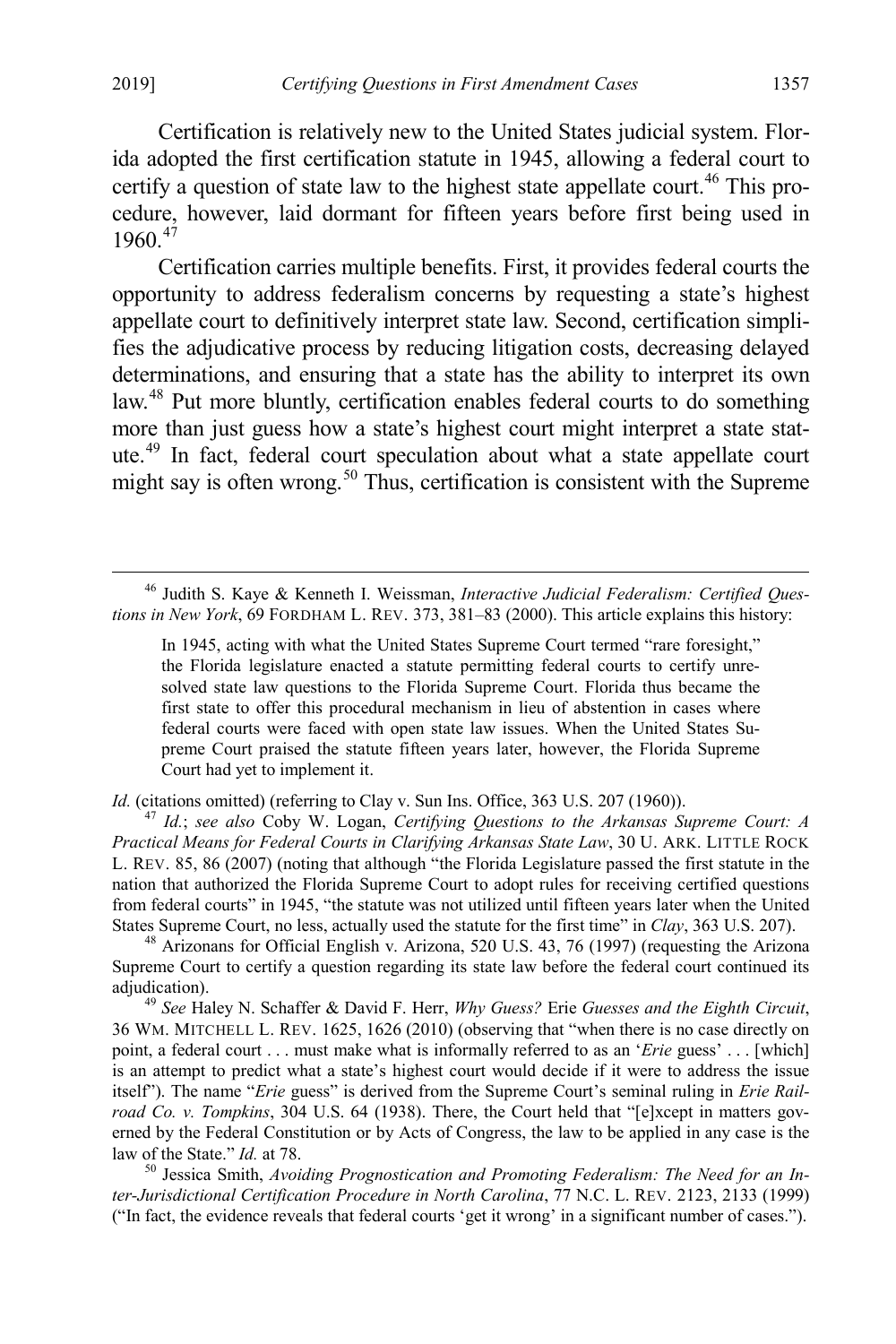<span id="page-10-8"></span>Court's insistence that federal courts should not make constitutional determi-nations that are rooted in preliminary conjectures of local law.<sup>[51](#page-10-0)</sup>

<span id="page-10-7"></span>Furthermore, certification makes sense because state court judges are authorities on state law and thus are better equipped to construe it.<sup>[52](#page-10-1)</sup> Certification is often viewed favorably as respecting and enhancing state courts' au-thority and prestige.<sup>[53](#page-10-2)</sup> Framing this point somewhat differently, federal-to-state certification can reduce friction between federal and state courts,<sup>[54](#page-10-3)</sup> thereby assuaging federalism concerns.<sup>[55](#page-10-4)</sup>

Moreover, certification allows federal courts to avoid addressing the constitutionality of a statute by affording state courts the opportunity to nar-rowly interpret it in a way that does not constitutionally invalidate it.<sup>[56](#page-10-5)</sup> Additionally, as suggested later in Part II, Section B, certification taps into another strand of the avoidance canon—namely, that the Court should avoid constitutional questions when possible. $57$ 

Not all questions of interpretation of state statutes, however, merit certification. The Supreme Court observed in 2000 that certification "is appropri-

<span id="page-10-2"></span>pret state law.").<br><sup>53</sup> Justin R. Long, *Against Certification*, 78 GEO. WASH. L. REV. 114, 124 (2009) (arguing that federal courts should interpret state law questions without certification in an effort to better understand and respect state law).

<span id="page-10-3"></span><sup>54</sup> Molly Thomas-Jensen, *Certification After* Arizonans for Official English v. Arizona*: A Survey of Federal Appellate Courts' Practices*, 87 DENV. U. L. REV. 139, 139 (2009) (providing an overview of certification and an analysis of how federal courts determine whether to certify a question to state court).<br><sup>55</sup> Kaye & Weissman, *supra* note [46,](#page-9-5) at 422 (highlighting that certification breaks silos and

<span id="page-10-4"></span>allows federal and state court communication and cooperation); *see* Lehman Bros. v. Schein, 416 U.S. 386, 391 (1974) (noting that certification "helps build a cooperative judicial federalism"). Federalism is a term often used to describe the vertical division of powers "between the federal and statement governments." ERWIN CHEMERINSKY, CONSTITUTIONAL LAW: PRINCIPLES AND POLICIES 3 (5th ed. 2015).<br><sup>56</sup> United States *ex rel.* Attorney Gen. v. Del. & Hudson Co., 213 U.S. 366, 407 (1909) (ex-

<span id="page-10-5"></span>plaining that this facet of the larger avoidance canon holds that when a statute is "reasonably susceptible of two interpretations, by one of which it would be unconstitutional and by the other valid, it is our plain duty to adopt that construction which will save the statute from constitutional infirmity"); Stuart Buck & Mark L. Rienzi, *Federal Courts, Overbreadth, and Vagueness: Guiding Principles for Constitutional Challenges to Uninterpreted State Statutes*, 2002 UTAH L. REV. 381, 397 (explaining that certification gives deference to state courts to interpret its own laws in a way that keeps them within constitutional bounds). <sup>57</sup> *Infra* note[s 113](#page-18-0)[–114](#page-18-1) and accompanying text.

<span id="page-10-6"></span>

<span id="page-10-0"></span><sup>&</sup>lt;sup>51</sup> Spector Motor Serv., Inc. v. McLaughlin, 323 U.S. 101, 105 (1944) (highlighting federal courts refraining from adjudicating cases that require preliminary state law interpretation until a state court interprets the state law because this is a fundamental canon of constitutional adjudica-<br>tion).

<span id="page-10-1"></span>Rebecca A. Cochran, *Federal Court Certification of Questions of State Law to State Courts: A Theoretical and Empirical Study*, 29 J. LEGIS. 157, 159 (2003) ("[T]he state law question is sent to those more expert in state law—the state court judges. Certification advocates presume that state court judges . . . will be better equipped than federal judges to determine and inter-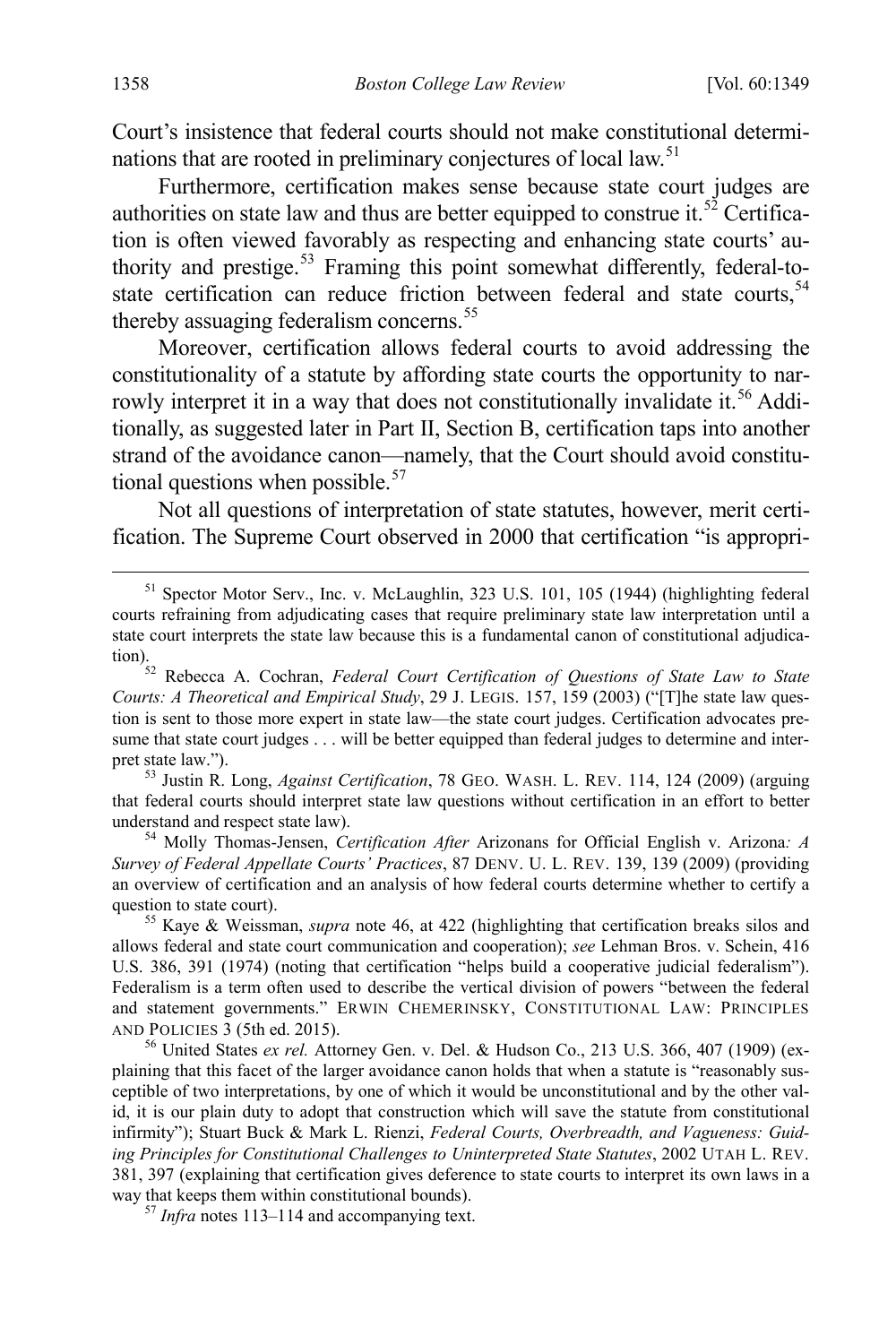ate only where the statute is 'fairly susceptible' to a narrowing construction."[58](#page-11-0) Additionally, certification is only possible if a state has a certification statute that authorizes certification and details the process.<sup>[59](#page-11-1)</sup> Today, nearly all states have such a procedure.<sup>[60](#page-11-2)</sup> Many have adopted some variant of the Uni-form Certification of Questions of Law Act.<sup>[61](#page-11-3)</sup> This Act was approved in 1967 by the National Conference of Commissioners on Uniform State Laws and the American Bar Association.<sup>[62](#page-11-4)</sup>

For instance, Oregon's certification statute provides, in relevant part, that the state's highest appellate court:

[M]ay answer questions of law certified to it by the Supreme Court of the United States, a Court of Appeals of the United States, a United States District Court, a panel of the Bankruptcy Appellate Panel Service or the highest appellate court or the intermediate appellate court of any other state . . . if there are involved in any proceedings before it questions of law of this state which may be determinative of the cause then pending in the certifying court and as to which it appears to the certifying court there is no controlling precedent in the decisions of the Supreme Court and the intermedi-ate appellate courts of this state.<sup>[63](#page-11-5)</sup>

The certification statutes of Minnesota and New York are especially important for this Article. They are relevant in both *Mansky*<sup>[64](#page-11-6)</sup> and *Expressions* 

<span id="page-11-1"></span><span id="page-11-0"></span><sup>&</sup>lt;sup>58</sup> Stenberg v. Carhart, 530 U.S. 914, 945 (2000) (citing *Hill*, 482 U.S. at 468–71).<br><sup>59</sup> Nash, *supra* note [43,](#page-8-8) at 1690 n.74 (citing Planned Parenthood Ass'n v. Ashcroft, 462 U.S. 476, 493 n.21 (1983)) (noting that certification is available "if the state whose law is at issue offers a certification procedure for the federal court to exercise" and "[a] federal court will not ask a state high court to respond to any questions of state law if there is no procedure under state law that authorizes certification"). <sup>60</sup> *See* Cochran, *supra* note [52,](#page-10-7) at 159 ("Today, in forty-seven states, the District of Columbia,

<span id="page-11-2"></span>and Puerto Rico, some or all federal judges can certify a question to the state's highest court, asking that court to answer the question."); Henry duPont Ridgely, Essay, *Avoiding the Thickets of Guesswork: The Delaware Supreme Court and Certified Questions of Corporation Law*, 63 SMU L. REV. 1127, 1129 (2010) ("Today, forty-eight states and the District of Columbia have adopted a certification process, in one form or another."). <sup>61</sup> *Cf.* Ira P. Robbins, *The Uniform Certification of Questions of Law Act: A Proposal for* 

<span id="page-11-3"></span>*Reform*, 18 J. LEGIS. 127, 128 (1992) (noting that the Uniform Certification of Questions of Law Act "long ago achieved widespread acceptance in federal diversity cases"). <sup>62</sup> Stella L. Smetanka, *To Predict or to Certify Unresolved Questions of State Law: A Pro-*

<span id="page-11-6"></span><span id="page-11-5"></span><span id="page-11-4"></span>*posal for Federal Court Certification to the Pennsylvania Supreme Court*, 68 TEMP. L. REV. 725, 725 (1995) (arguing that Pennsylvania should adopt a certification statute like the majority of other states and providing guidelines for what the statute should entail).<br>
<sup>63</sup> OR. REV. STAT. § 28.200 (2017) (explaining Oregon's certification process).<br>
<sup>64</sup> See supra notes [87](#page-14-1)[–102](#page-16-0) and accompanying text (addressing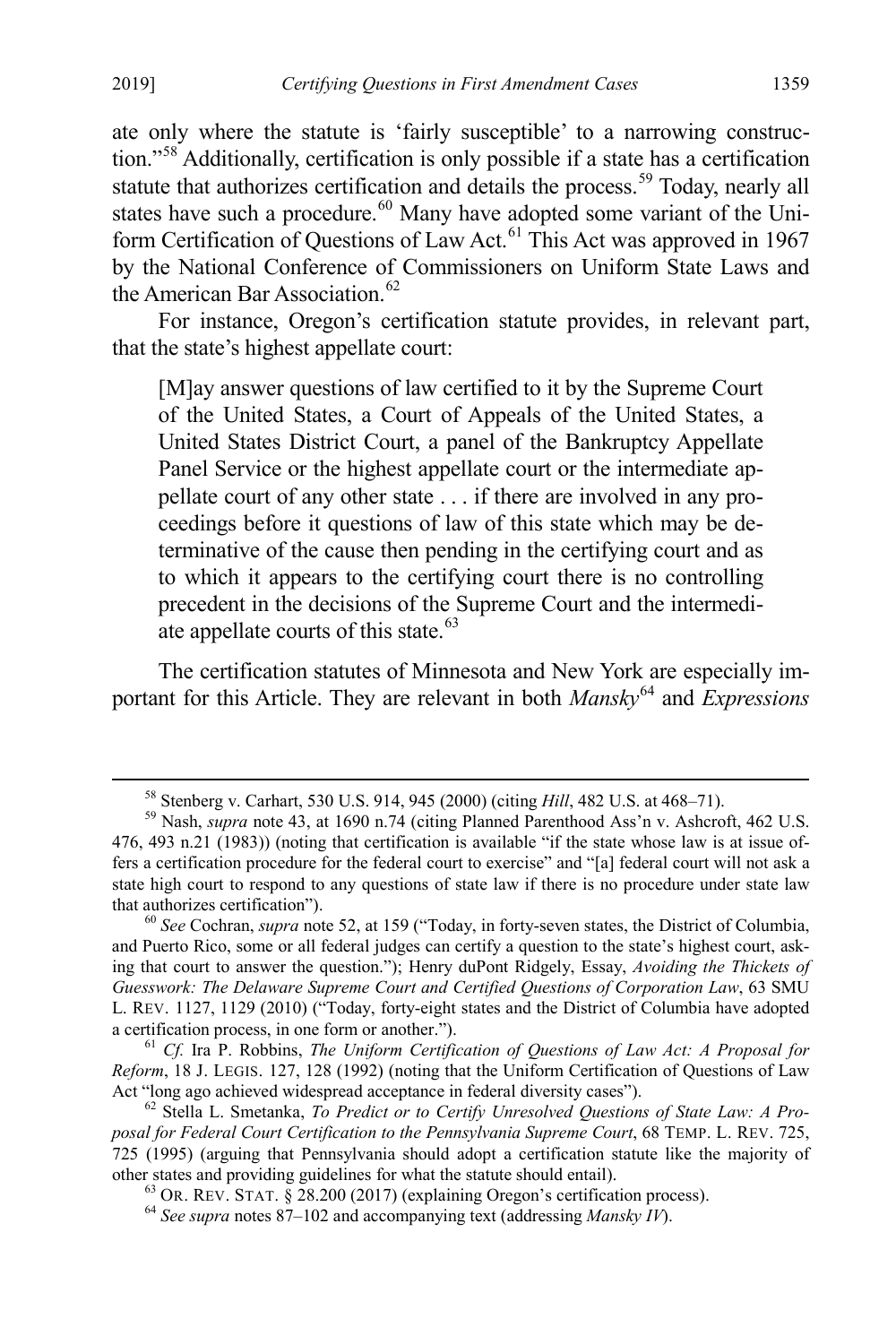Hair Design,<sup>[65](#page-12-0)</sup> in which Justice Sotomayor contended that certification was appropriate.

Minnesota adopted the Uniform Certification of Questions of Law Act in 1998. [66](#page-12-1) The North Star State's statute provides that the State's Supreme Court:

[M]ay answer a question of law certified to it by a court of the United States or by an appellate court of another state . . . if the answer may be determinative of an issue in pending litigation in the certifying court and there is no controlling appellate decision, constitutional provision, or statute of this state. $67$ 

If the Minnesota Supreme Court receives such a request, it has options about what to do next. It can: (1) accept the question as written, (2) accept the question and reformulate it, or  $(3)$  reject the question.<sup>[68](#page-12-3)</sup> Reformulation permits the Minnesota Supreme Court's analysis to "more closely track[] the fundamental issue raised in the case."[69](#page-12-4) If the court accepts a question, the statute requires it to respond "as soon as practicable,"<sup>[70](#page-12-5)</sup> with the court reviewing the question de novo. $71$ 

New York's constitution provides that:

The court of appeals shall adopt and from time to time may amend a rule to permit the court to answer questions of New York law certified to it by the Supreme Court of the United States, a court of appeals of the United States or an appellate court of last resort of another state, which may be determinative of the cause then pending in the certifying court and which in the opinion of the certifying

<span id="page-12-4"></span> $69$  Lyon Fin. Servs., Inc. v. Ill. Paper & Copier Co., 848 N.W.2d 539, 542 (Minn. 2014) (explaining why the Minnesota Supreme Court narrowed the United States Court of Appeals for the Seventh Circuit's four certified questions to one targeted certified question that focused on the narrower description of "representation of law" which is "a representation of future legal compliance").<br>
<sup>70</sup> MINN. STAT. § 480.065.<br>
<sup>71</sup> *See* Gen. Cas. Co. Wis. v. Wozniak Travel, Inc., 762 N.W.2d 572, 575 (Minn. 2009) ("The

<sup>65</sup> *See supra* notes [103–](#page-17-0)[128](#page-20-0) and accompanying text (addressing *Expressions Hair Design II*). <sup>66</sup> Indep. Sch. Dist. No. 197 v. W.R. Grace & Co., 752 F. Supp. 286, 298 (D. Minn. 1990)

<span id="page-12-1"></span><span id="page-12-0"></span><sup>(</sup>explaining that the federal court has the discretion to certify a question to the Minnesota Supreme

<span id="page-12-2"></span> $67$  MINN. STAT. § 480.065 (2012) (providing a comprehensive explanation of Minnesota's certification process). <sup>68</sup> *Id.* (explaining that although the Minnesota Supreme Court has the discretion to decide

<span id="page-12-3"></span>which course of action to take regarding the question, it must notify the certifying court of its decision).

<span id="page-12-6"></span><span id="page-12-5"></span>certified questions presented are questions of law that we review de novo.").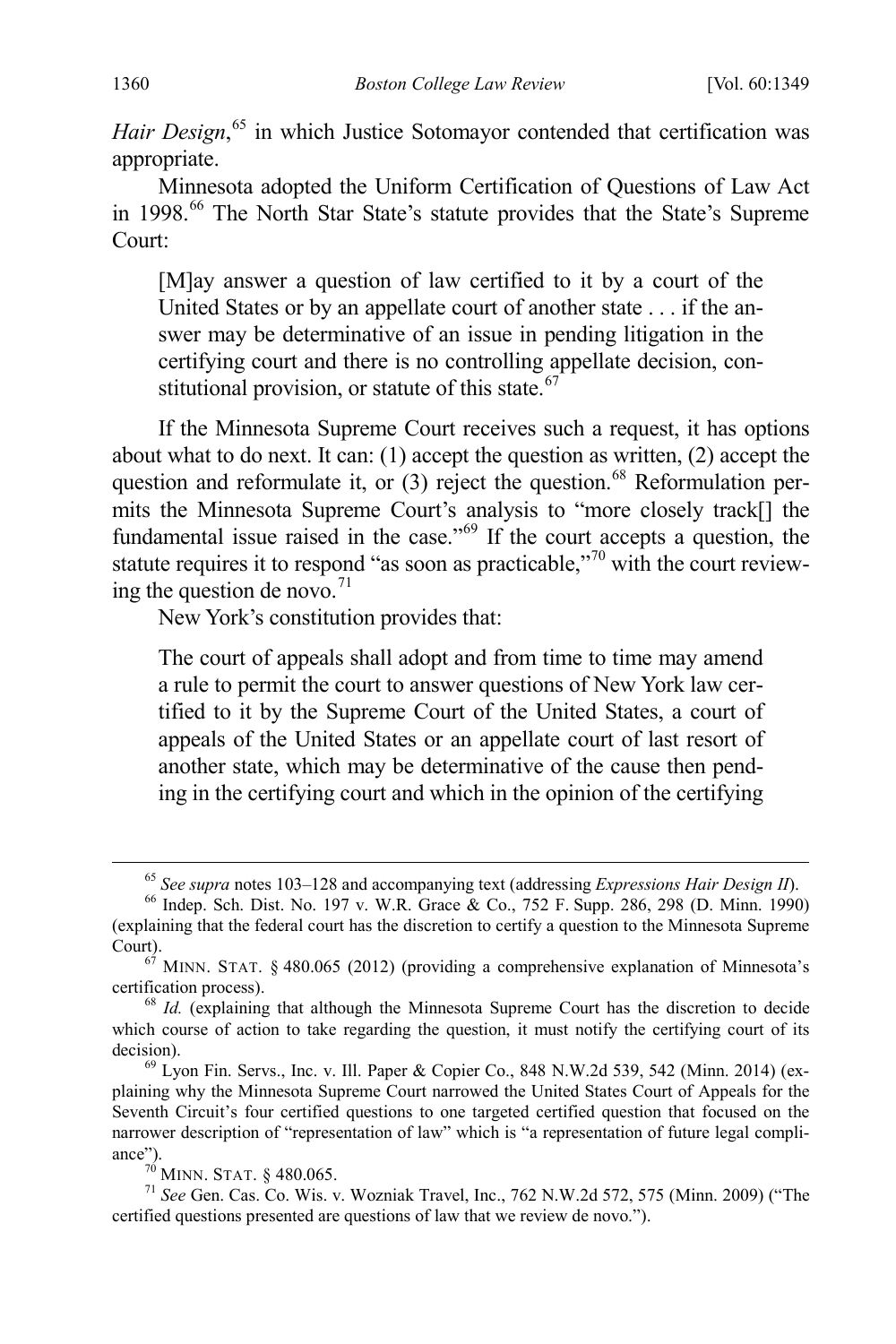court are not controlled by precedent in the decisions of the courts of New York.<sup>[72](#page-13-0)</sup>

The New York Court of Appeals implemented this constitutional provi-sion through a rule of practice.<sup>[73](#page-13-1)</sup> Under that rule, the New York Court of Ap-peals may accept or reject a question certified to it.<sup>[74](#page-13-2)</sup> As in Minnesota, New York's highest appellate court may reformulate questions it agrees to answer.[75](#page-13-3) Furthermore, in taking questions from the Second Circuit—the federal appellate circuit that encompasses New York—the New York Court of Appeals may be asked directly by the Second Circuit to expand or modify a question.<sup>[76](#page-13-4)</sup>

The Second Circuit recently called certification "sometimes prudent and appropriate"<sup>[77](#page-13-5)</sup> when it faces a novel state law question.<sup>[78](#page-13-6)</sup> It has observed that certification is especially useful for questions of state law that are recurrent and have a significant impact on the public.<sup>[79](#page-13-7)</sup>

In terms of disadvantages, certification has been criticized as delaying adjudications. <sup>[80](#page-13-8)</sup> That, however, is not necessarily accurate. For instance, one study found that cases that were certified to state courts were resolved in less than six and a half months after receiving a definitive interpretation from the

<span id="page-13-0"></span><sup>72</sup> N.Y. CONST. art. VI, § 3, para. 9 (explaining the jurisdiction of New York State Court of Appeals). <sup>73</sup> *See* 22 N.Y.C.R.R. 500.27 (2018), http://www.courts.state.ny.us/ctapps/500rules.htm#Disc

<span id="page-13-1"></span>

<span id="page-13-2"></span>[https://perma.cc/DP88-2FPL].<br><sup>74</sup> *See id.* at 500.27(d) (stating that the court must assess the merits of the certified question before deciding to accept or reject it).

<span id="page-13-3"></span><sup>75</sup> *See* Griffin v. Sirva, Inc., 76 N.E.3d 1063, 1068 (N.Y. 2017) (reformulating a question posed to it by the Second Circuit because "other factors" are relevant to the determination of the question beyond the ones that the Second Circuit's "question presumes"); Beck Chevrolet Co. v. Gen. Motors LLC, 53 N.E.3d 706, 712 (N.Y. 2016) (reformulating a question posed to it by the Second Circuit "in accordance with our discretion in these matters"). <sup>76</sup> *See* Penguin Grp. (USA) Inc. v. Am. Buddha, 946 N.E.2d 159, 161 (N.Y. 2011) (noting

<span id="page-13-4"></span>that the Second Circuit asked the New York Court of Appeals to alter the certified question as it deemed appropriate); Israel v. Chabra, 906 N.E.2d 374, 377 (N.Y. 2009) ("The Second Circuit authorized our Court 'to expand, reformulate, or modify this question'. . . and we have accepted both the certification and the invitation to reframe the inquiry.").<br><sup>77</sup> Alphonse Hotel Corp. v. Tran, 828 F.3d 146, 156 (2d Cir. 2016) (noting "a question of state

<span id="page-13-5"></span>law that . . . is dispositive of the case before us and has not yet been decided by the highest tribunal of the state whose law we are applying").<br><sup>78</sup> *Id.* <sup>79</sup> Kidney v. Kolmar Labs., Inc., 808 F.2d 955, 957 (2d Cir. 1987) (noting that certification is

<span id="page-13-7"></span><span id="page-13-6"></span>important for questions that "seem likely to recur and to have significance beyond the interests of the parties in a particular lawsuit").<br><sup>80</sup> Smith, *supra* note [50,](#page-9-6) at 2143 (explaining certification benefits and why North Carolina

<span id="page-13-8"></span>should adopt a certification statute in order to promote judicial economy); *see also* M. Bryan Schneider, *"But Answer Came There None": The Michigan Supreme Court and the Certified Question of State Law*, 41 WAYNE L. REV. 273, 295 (1995) ("A second problem identified by certified question opponents is that the certification procedure causes undue delay in adjudicating the federal action.").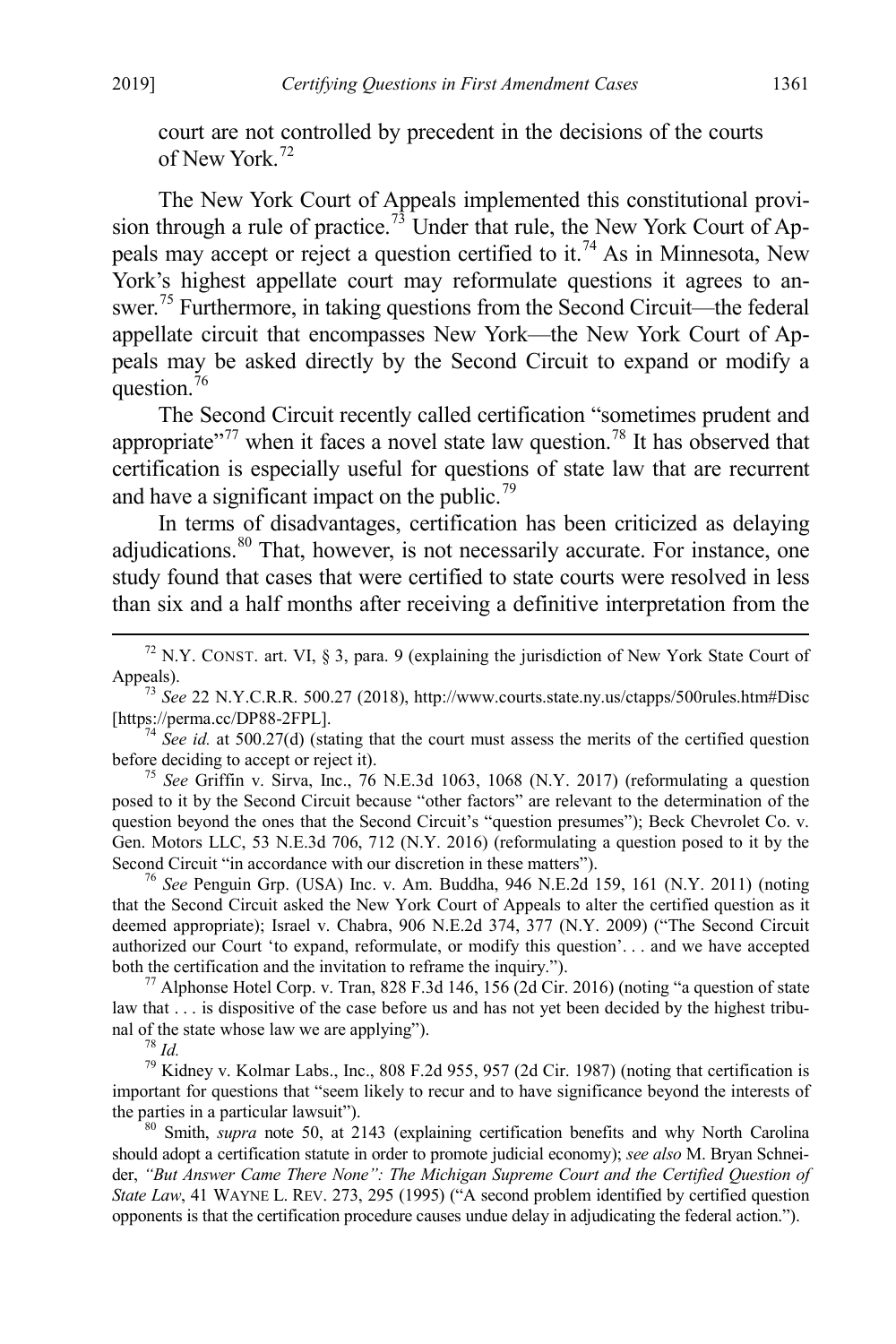state court.<sup>[81](#page-14-2)</sup> Another criticism is that certification may be abused by federal courts that desire to lessen their caseload.<sup>[82](#page-14-3)</sup> Moreover, some argue that de-tours through state court systems may lead to higher costs for litigants.<sup>[83](#page-14-4)</sup>

All of these concerns, however, may be unfounded. As one article noted two decades ago, the fear that certification increases costs, prolongs the adju-dicative process, and burdens state courts' caseload seems unsubstantiated.<sup>[84](#page-14-5)</sup>

With this background on certification in mind—including the certification statutes in Minnesota and New York that might have come into play in *Mansky* and *Expressions Hair Design*, respectively, had Justice Sotomayor had her way—the next Part returns to those cases for closer scrutiny.

### <span id="page-14-0"></span>II. A CLOSER EXAMINATION OF POSSIBLE CERTIFICATION IN *MANSKY* AND *EXPRESSIONS HAIR DESIGN*

This Part has two sections. Section A examines the certification issue in *Minnesota Voters Alliance v. Mansky*, [85](#page-14-6) and Section B tackles it in *Expressions Hair Design v. Schneiderman*. [86](#page-14-7) Both sections examine the arguments militating for and against certification in these recent cases.

# <span id="page-14-1"></span>A. Certification in Minnesota Voters Alliance v. Mansky<sup>[87](#page-14-8)</sup>

As noted in the Introduction,<sup>[88](#page-14-9)</sup> Justice Sotomayor contended that the Court in *Mansky* should have certified an issue of statutory interpretation to the Minnesota Supreme Court rather than striking down, on a facial chal-lenge,<sup>[89](#page-14-10)</sup> a statute affecting political speech because it failed to explicate a crit-

<span id="page-14-2"></span><sup>&</sup>lt;sup>81</sup> Smith, *supra* not[e 50,](#page-9-6) at 2144 (highlighting that a "study of forty-eight cases in which certification was used found a median time of only 6.36 months from certification to obtaining the state court's answer, with a range of less than one month to two and a half years").<br><sup>82</sup> Cochran, *supra* note [52,](#page-10-7) at 160 (highlighting that some federal courts "seek to reduce their

<span id="page-14-3"></span>workload and avoid the time-consuming process of deciding or predicting difficult questions of

<span id="page-14-4"></span>state law"). <sup>83</sup> *See* Yonover, *supra* note [41,](#page-8-9) at 332 (citing "increased delays and costs associated with certification" as criticisms of certification).

<span id="page-14-5"></span><sup>&</sup>lt;sup>84</sup> William G. Bassler & Michael Potenza, *Certification Granted: The Practical and Jurisprudential Reasons Why New Jersey Should Adopt a Certification Procedure*, 29 SETON HALL L. REV. 491, 511 (1998) (highlighting that this fear has failed to materialize due to the federal

<span id="page-14-7"></span><span id="page-14-6"></span>courts' comity and the state courts' discretion to answer the certifying question).<br>
<sup>85</sup> See infra note[s 87–](#page-14-1)102 [a](#page-16-0)nd accompanying text.<br>
<sup>86</sup> See infra note[s 103](#page-17-0)[–128](#page-20-0) and accompanying text.<br>
<sup>87</sup> Minn. Voters All. v. Mansk

<span id="page-14-10"></span><span id="page-14-9"></span><span id="page-14-8"></span><sup>&</sup>lt;sup>89</sup> *See Mansky IV*, 138 S. Ct. at 1885 (noting that the Court granted the petition for a writ of certiorari on a facial challenge to the statute).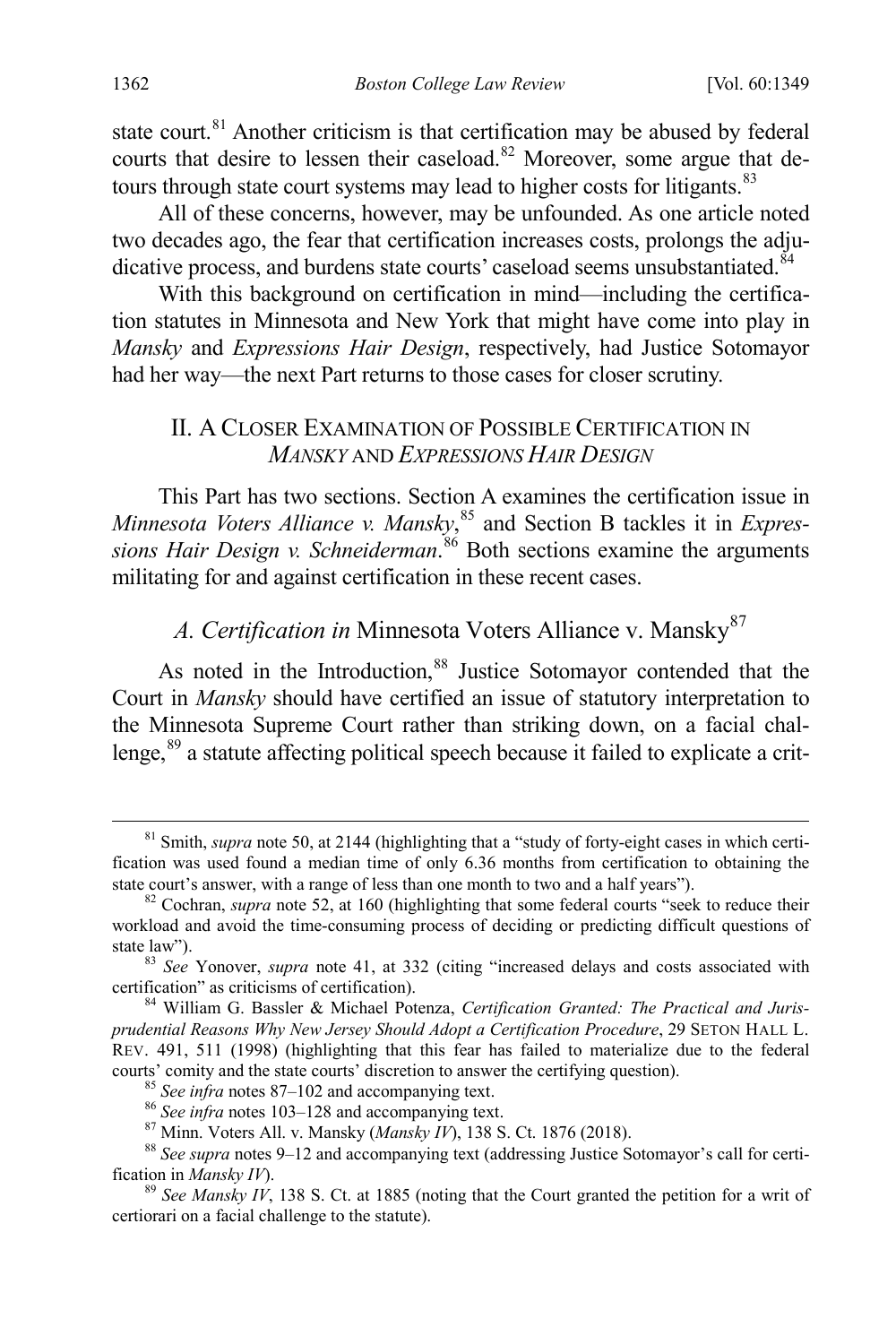ical term.<sup>[90](#page-15-0)</sup> At least two factors, however, militated against certifying the question in *Mansky*.

First, the case had already traversed the federal court system for eight years, with a district court first ruling on it in  $2010$ .<sup>[91](#page-15-1)</sup> The case was later heard not just once, but twice, by the United States Court of Appeals for the Eighth Circuit.[92](#page-15-2) Certification by the United States Supreme Court to Minnesota's highest appellate court would have added more time, expense, and delay to an already protracted legal battle. Thus, in the spirit of a justice-delayed-isjustice-denied mentality found in criminal prosecutions,  $93$  resolution of the matter by the nation's high court in 2018 was appropriate. As Chief Justice Roberts wrote in response to both Minnesota and Justice Sotomayor's argument that certification was appropriate, that request "comes very late in the day." $^{94}$  $^{94}$  $^{94}$ 

<span id="page-15-8"></span>Second, *Mansky* involved core political speech affecting elections. Such expression resides at the heart of the First Amendment, and any law that might impermissibly limit or prohibit it merits both swift and careful judicial review.[95](#page-15-5) In 1971, the Supreme Court reasoned that First Amendment protections should be especially safeguarded during political campaigns for public office.<sup>96</sup>

<span id="page-15-9"></span>Furthermore, any delay of justice on a First Amendment free speech claim is particularly egregious. To wit, the Court opined in *Elrod v. Burns*, [97](#page-15-7) more than forty years ago, that any deprivation of core First Amendment pro-

<span id="page-15-0"></span><sup>&</sup>lt;sup>90</sup> *Id.* at 1882. As encapsulated by Chief Justice Roberts in writing for the majority, the relevant provision of the statute at issue banned the wearing of "a political badge, political button, or anything bearing political insignia inside a polling place on Election Day."  $Id$ .

<span id="page-15-1"></span><sup>&</sup>lt;sup>91</sup> See Minn. Majority v. Mansky (*Mansky I*), No. 10-4401, 2010 U.S. Dist. LEXIS 116240 (D. Minn. Nov. 1, 2010) (denying a motion for a temporary restraining order to stop enforcement of the statute), *rev'd*, 708 F.3d 1051 (8th Cir. 2013) (*Mansky II*), *rev'd*, 849 F.3d 749 (8th Cir.

<span id="page-15-2"></span><sup>2017) (</sup>*Mansky III*), rev'd, *Mansky IV*, 138 S. Ct. 1876.<br><sup>92</sup> See Mansky III, 849 F.3d 749; *Mansky II*, 708 F.3d 1051.<br><sup>93</sup> See, e.g., United States v. Hastings, 847 F.2d 920, 923 (1st Cir. 1988) (observing that "justi

<span id="page-15-5"></span><span id="page-15-4"></span><span id="page-15-3"></span><sup>&</sup>lt;sup>94</sup> *Mansky IV*, 138 S. Ct. at 1891 n.7.<br><sup>95</sup> Citizens United v. Fed. Election Comm'n, 558 U.S. 310, 340 (2010) (quoting Fed. Election Comm'n v. Wis. Right to Life, Inc., 551 U.S. 449, 464 (2007)). As Justice Anthony Kennedy explained in 2010, "political speech must prevail against laws that would suppress it, whether by design or inadvertence. Laws that burden political speech are 'subject to strict scrutiny,' which requires the Government to prove that the restriction 'furthers a compelling interest and is narrow-<br>ly tailored to achieve that interest."  $Id$ .

<span id="page-15-6"></span><sup>&</sup>lt;sup>96</sup> Monitor Patriot Co. v. Roy, 401 U.S. 265, 272 (1971) (reasoning that the press's First Amendment free speech right to publish articles on a political candidate's criminal history during a campaign is protected speech).<br><sup>97</sup> Elrod v. Burns, 427 U.S. 347, 372–73 (1976) (stating that firing government employees

<span id="page-15-7"></span>because of their political affiliation violates the First Amendment).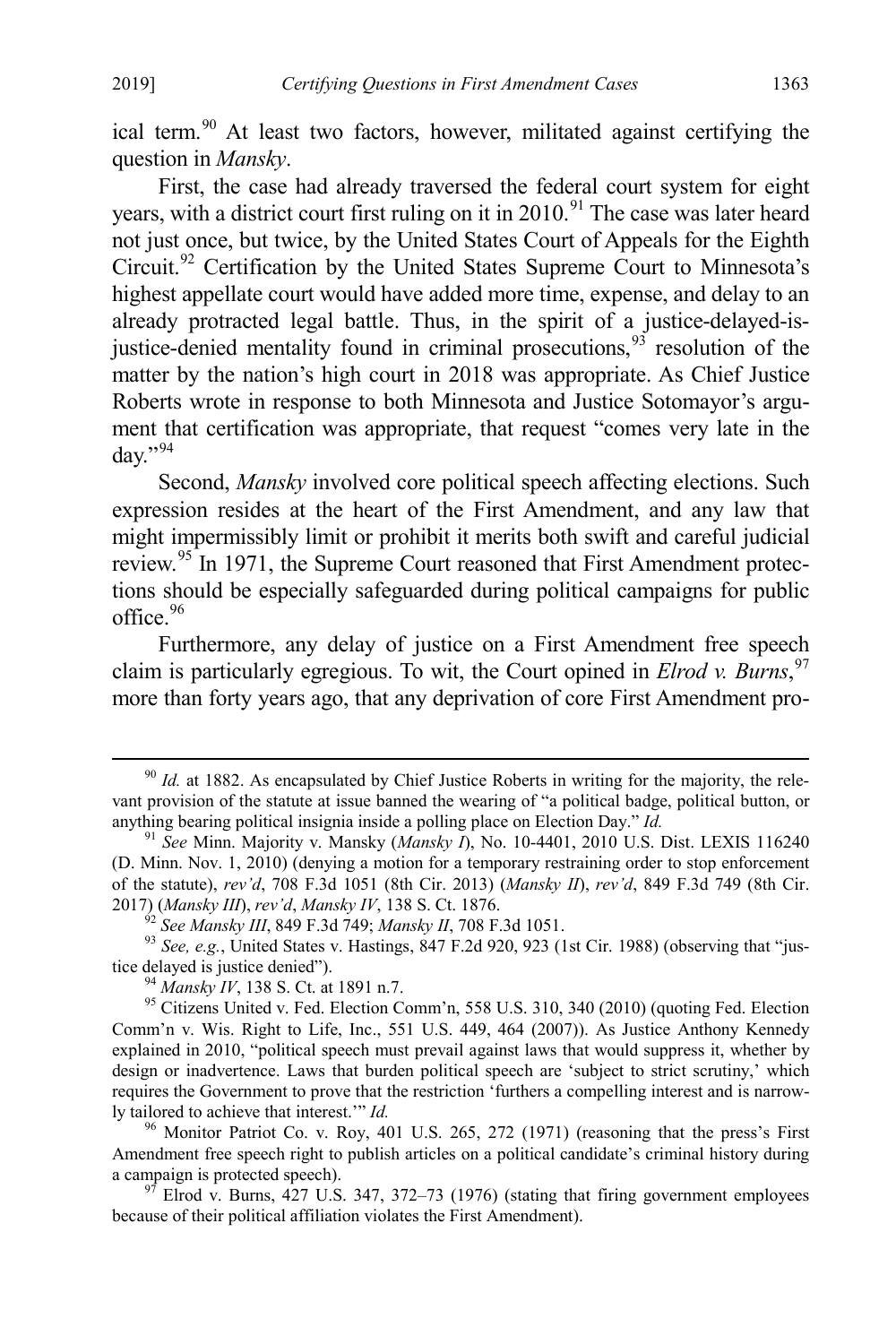tections would result in severe harm to an aggrieved party.<sup>[98](#page-16-1)</sup> Indeed, courts deem free speech restrictions exceptionally harmful.<sup>[99](#page-16-2)</sup> Viewed from this perspective, the Court in *Mansky* was correct to strike down a law that negatively affected political speech rather than wait for a possible—but definitely not certain—saving interpretation and construction from Minnesota's Supreme Court.

For the *Mansky* majority, the time had come to strike down a statute and, in turn, to provide some advice to the Minnesota legislature about how it might go about drafting a new and better statute to serve its interests.<sup>[100](#page-16-3)</sup> This was not the moment, eight years deep into litigation, to possibly save a statute by certifying a question to a state court that might—but not necessarily—give the statute a narrowing construction.

On the other hand, as for the issue of certification arising too late (or, at the least, very late) in the litigation of *Mansky*, Justice Sotomayor frankly responded that certification cannot be forfeited.<sup>[101](#page-16-4)</sup> There is, in other words, no statute of limitations imposed either on when a party can request or when the nation's highest court can issue a certification order.

<span id="page-16-0"></span>Sotomayor explained why this must be the case. She asserted that Minnesota's delayed certification request does not mean that the Supreme Court must deny the state court the opportunity to interpret its own state law.<sup>[102](#page-16-5)</sup> Thus, although the *Mansky* majority was content to let the Minnesota legislature go back to the drawing board to craft a better drafted law rather than give the state judiciary a chance to save a poorly explicated one during a certification hearing, the dissent seemingly focused more on balancing powers and promoting comity in the relationship between the federal and state court systems. In brief, *Mansky* illustrates both pros and cons of the United States Supreme Court certifying questions in First Amendment-based cases.

<span id="page-16-1"></span><sup>&</sup>lt;sup>98</sup> *Id.* at 373 (observing that "[t]he loss of First Amendment freedoms, for even minimal periods of time, unquestionably constitutes irreparable injury"). 99 Douglas Lichtman, *Uncertainty and the Standard for Preliminary Relief*, 70 U. CHI. L.

<span id="page-16-2"></span>REV. 197, 201 (2003) (providing a background on how courts assess specific harms and arguing that it is actually difficult for courts to truly weigh the parties' benefits and harms when deciding to issue a preliminary injunction).<br><sup>100</sup> *Mansky IV*, 138 S. Ct. at 1891. The majority observed that its ruling was "not to say that

<span id="page-16-3"></span>Minnesota has set upon an impossible task. Other States have laws proscribing displays (including apparel) in more lucid terms." *Id.* 101 *Id.* 101 *Id.* 101 *Id.* 101 *Id.* at 1895 (Sotomayor, J., dissenting) (reasoning that certification is a tool that is used to

<span id="page-16-4"></span>prevent friction between the federal and state courts and "certification is not an argument subject to forfeiture by the parties").

<span id="page-16-5"></span><sup>&</sup>lt;sup>102</sup> *Id.* (reasoning that "delay in asking for certification does nothing to alter this Court's responsibility as a matter of state-federal comity to give due deference to the state courts in interpreting their own laws").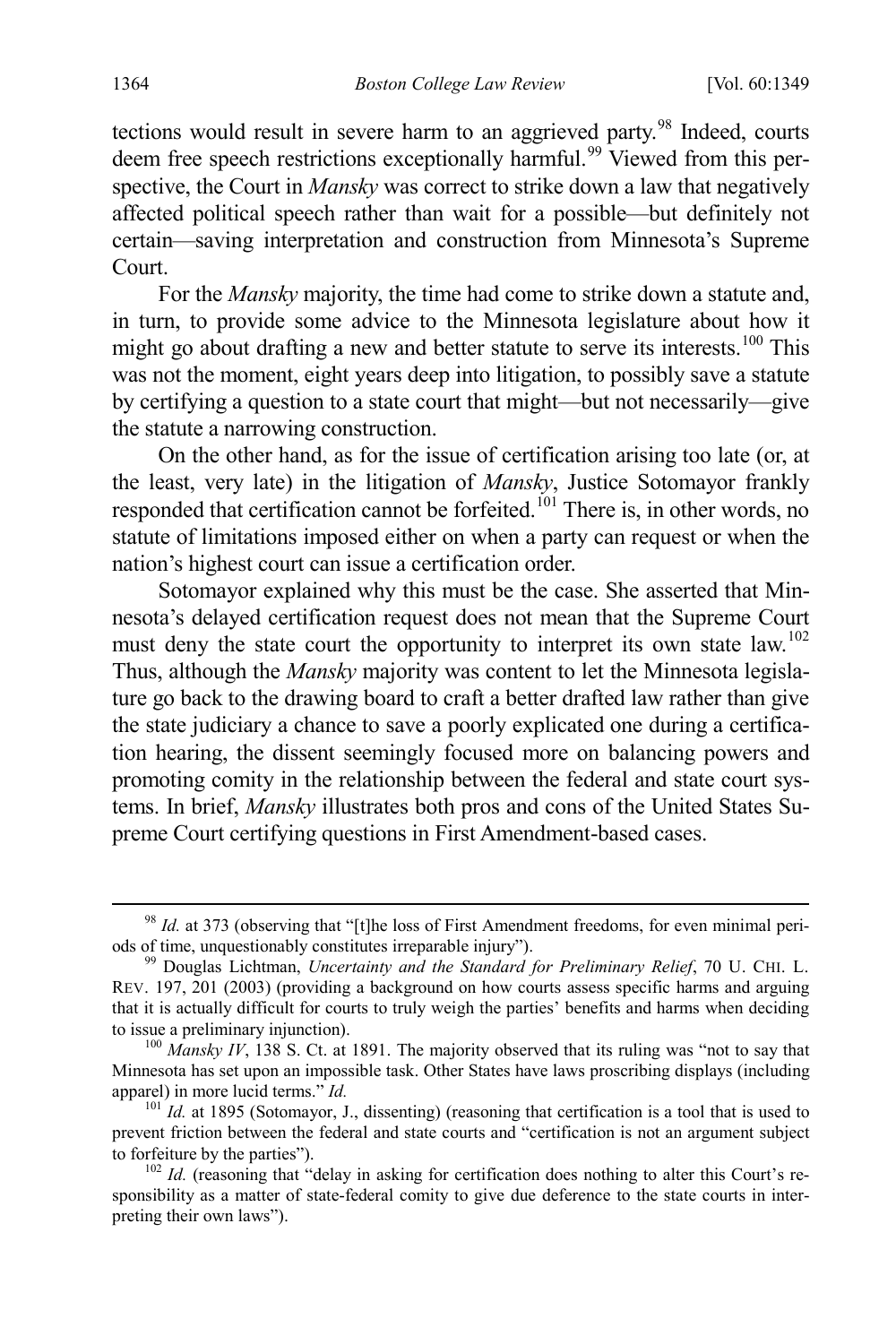# <span id="page-17-0"></span>*B. Certification in* Expressions Hair Design v. Schneiderman<sup>[103](#page-17-1)</sup>

In her dissent, Justice Sotomayor, joined by Justice Alito, contended that certification was appropriate in *Expressions Hair Design.*[104](#page-17-2) Specifically, she would have vacated the United States Court of Appeals for the Second Circuit's earlier decision in the case and remanded the case with directions to certify it to the New York Court of Appeals to further clarify the relevant statute $105$ 

*Expressions Hair Design* arguably offers a more compelling scenario for certification regarding a statute's meaning than *Mansky*. *Mansky* simply boiled down to whether a state had reasonably defined a key term— "political"<sup>106</sup>—that clearly affected speech privileged by the First Amend-ment.<sup>[107](#page-17-5)</sup> In brief, *Mansky* was about the clarity (or, more accurately, the lack thereof) of a particular word. It was not for the Court, at least in the majority's view, to send the case back to a state court via certification to possibly give the statute a saving construction. Rather, it was time for the Minnesota legislature—after eight years of litigation—to rewrite it. $108$ 

In contrast, the issue of statutory interpretation in *Expressions Hair Design* dealt with a more outcome-determinative and foundational issue namely, whether or not the First Amendment freedom of speech was even relevant. As Justice Sotomayor explained in her concurrence, if the New York statute merely regulated price, then there would be no need to conduct a constitutional analysis. $109$ 

<span id="page-17-10"></span><span id="page-17-9"></span>Under such an understanding of the statute—one conceptualizing it as an economic regulation, not as a speech restriction—the deferential rational basis review standard would apply.<sup>[110](#page-17-8)</sup> No form of heightened First Amend-

<span id="page-17-1"></span><sup>&</sup>lt;sup>103</sup> Expressions Hair Design v. Schneiderman (*Expressions Hair Design II*), 137 S. Ct. 1144, *vacated*, 877 F.3d 99, 102 (2d Cir. 2017).

<span id="page-17-2"></span><sup>&</sup>lt;sup>104</sup> *Supra* notes [14–](#page-5-8)[20](#page-5-9) and accompanying text (addressing Justice Sotomayor's call for certifi-<br>cation in *Expressions Hair Design II*).

<span id="page-17-3"></span><sup>&</sup>lt;sup>105</sup> *Expressions Hair Design II*, 137 S. Ct. at 1159 (Sotomayor, J., concurring) (observing that certifying the question to the New York Court of Appeals is a better solution than the majority's

<span id="page-17-4"></span>piecemeal decision).<br><sup>106</sup> *See Mansky IV*, 138 S. Ct. at 1888 (noting that the statute "does not define the term 'politi-<br>cal," and adding that what is political "can be expansive").

<span id="page-17-5"></span><sup>&</sup>lt;sup>107</sup> *See supra* notes [95](#page-15-8)[–96](#page-15-9) (describing the privileged position of political speech in First Amendment jurisprudence).

<span id="page-17-6"></span><sup>&</sup>lt;sup>108</sup> *See Mansky IV*, 138 S. Ct. at 1892 (concluding that Minnesota's statute lacked clarity and was incapable of reasoned application).

<span id="page-17-7"></span><sup>&</sup>lt;sup>109</sup> *Expressions Hair Design II*, 137 S. Ct. at 1158 (Sotomayor, J., concurring) (adding that certifying the question to the New York Court of Appeals could have either avoided the need for a constitutional review or limited the scope of the constitutional claim). <sup>110</sup> Lynn S. Branham, *Toothless in Truth? The Ethereal Rational Basis Test and the Prison* 

<span id="page-17-8"></span>*Litigation Reform Act's Disparate Restrictions on Attorney's Fees*, 89 CALIF. L. REV. 999, 1016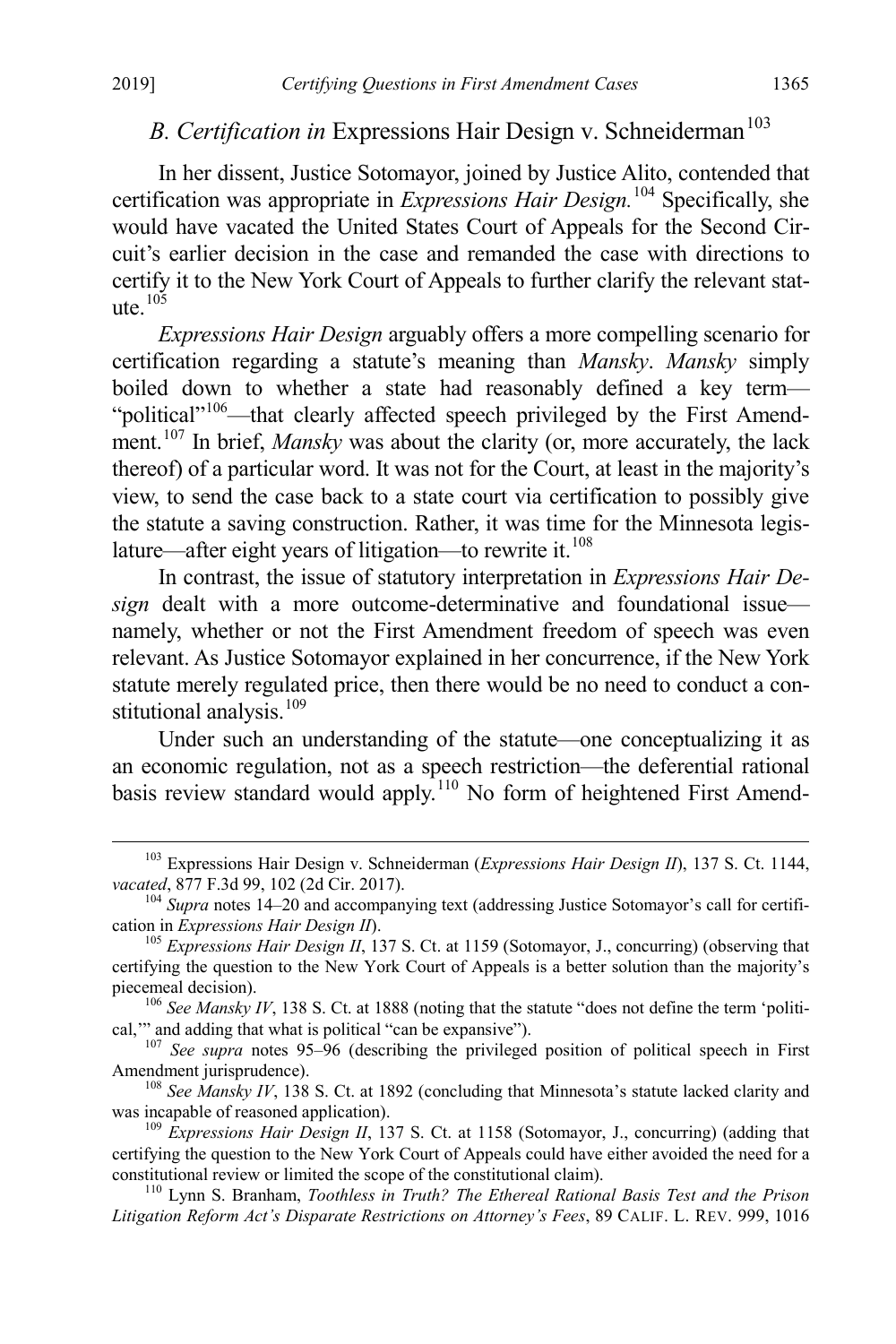ment review would come into play.<sup>[111](#page-18-2)</sup> As Sotomayor succinctly put it, "[c]ertification might have avoided the need for a constitutional ruling alto-gether."<sup>[112](#page-18-3)</sup>

<span id="page-18-6"></span><span id="page-18-0"></span>Such an interpretation, in turn, would have allowed the Supreme Court—upon return of the case to its jurisdiction after resolution of the certified question by the New York Court of Appeals—to exercise the last resort facet of the canon of constitutional avoidance.<sup>[113](#page-18-4)</sup> New York's highest appellate court, in other words, might have given the nation's highest court an opportunity to dodge a First Amendment question. When viewed doctrinally, that would have been ideal because it would have allowed the Court to skirt a constitutional assessment, given that the state court's statutory construction would have made the constitutional question obsolete.<sup>[114](#page-18-5)</sup>

<span id="page-18-1"></span>In *Expressions Hair Design*, it could have well been that a ruling by the New York Court of Appeals might have made the First Amendment question

<span id="page-18-2"></span> $1^{11}$  *See infra* notes [129](#page-21-0)[–130](#page-21-1) and accompanying text (addressing the strict scrutiny and intermediate scrutiny standards that apply in First Amendment jurisprudence).<br><sup>112</sup> *Expressions Hair Design II*, 137 S. Ct. at 1158 (Sotomayor, J., concurring).<br><sup>113</sup> Caleb Nelson, *Avoiding Constitutional Questions Versus Avo* 

<span id="page-18-5"></span>*Process Theory, and Narrowing Statutory Interpretation in the Early Warren Court*, 93 CALIF. L. REV. 397, 399 (2005) ("The most fundamental canon is that courts should not decide a constitutional issue if there is some plausible way to avoid it. A corollary to this rule is the familiar canon of statutory interpretation that a serious constitutional challenge to a statute should be avoided if the statute can plausibly be construed in a manner that makes the constitutional question disappear.").

 <sup>(2001) (</sup>explaining that rational basis review "requires only a rational relationship between the end (the legitimate governmental objective) and the means to that end (the statute whose constitutionality is at issue)"); Nicholas Walter, *The Utility of Rational Basis Review*, 63 VILL. L. REV. 79, 79 (2018) (noting that rational basis review is "typically applied to review of economic and social regulations"). Put differently, a court will declare a law unconstitutional under rational basis review "if it is not rationally related to a legitimate governmental interest." Thomas B. Nachbar, *Rational Basis "Plus,"* 32 CONST. COMMENT. 449, 449 (2017); *see* Erwin Chemerinsky, *The Rational Basis Test Is Constitutional (and Desirable)*, 14 GEO. J.L. & PUB. POL'Y 401, 403 (2016) (asserting that "the Court has basically gotten it right about when to apply the rational basis test—using it to analyze *government economic regulations and social welfare legislation* when there is no discrimination based on a suspect classification or infringement of a fundamental right") (emphasis added).

<span id="page-18-4"></span><span id="page-18-3"></span><sup>128</sup> HARV. L. REV. F. 331, 332 (2015), http://harvardlawreview.org/wp-content/uploads/2015/ 06/vol128\_CalebNelson.pdf [https://perma.cc/LC36-EGPG] (elucidating the criticisms of the "canon of constitutional avoidance" and illuminating the difference between the canon about avoiding unconstitutionality and the canon about avoiding constitutional questions); *see* Lisa A. Kloppenberg, *Avoiding Constitutional Questions*, 35 B.C. L. REV. 1103, 1104 (1994) ("The 'last resort rule' dictates that a federal court should refuse to rule on a constitutional issue if the case can be resolved on a nonconstitutional basis."). As framed by Justice Louis Brandeis, "if a case can be decided on either of two grounds, one involving a constitutional question, the other a question of statutory construction or general law, the Court will decide only the latter." Ashwander v. Tenn. Valley Auth., 297 U.S. 288, 347 (1936) (Brandeis, J., concurring). <sup>114</sup> Philip P. Frickey, *Getting from Joe to Gene (McCarthy): The Avoidance Canon, Legal*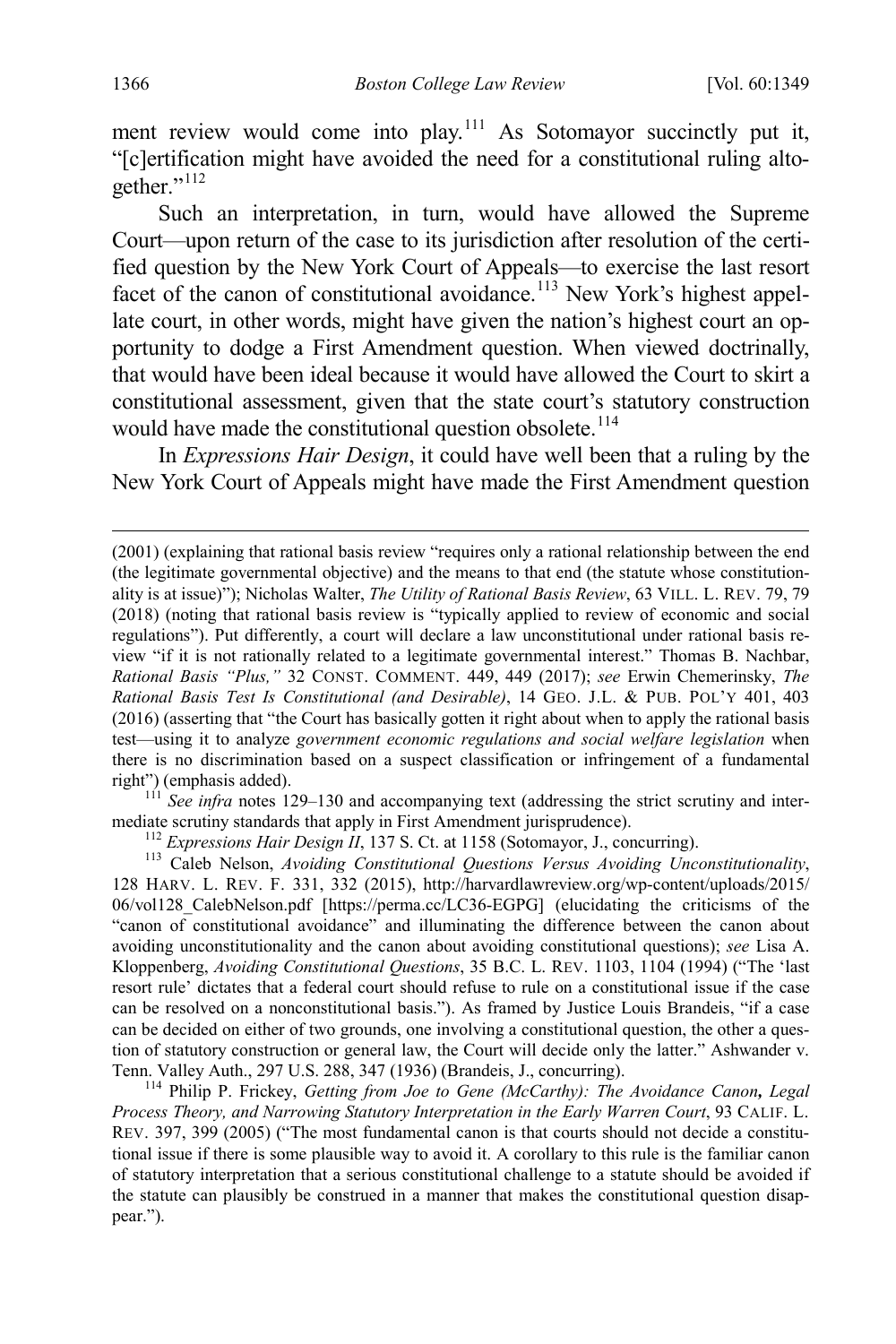disappear. Justice Sotomayor, in fact, raised the subject of the constitutional avoidance canon in her concurrence, although Chief Justice Roberts' opinion for the Court failed to mention it.<sup>[115](#page-19-0)</sup> Furthermore, the fact that the Second Circuit had already given its interpretation of the New York statute would not, in Justice Sotomayor's view, prohibit the Supreme Court from certifying the question about what the statute means. As she explained, it would be improper for the Supreme Court to "defer to a lower federal court's interpretation of state law even where doing so would cast serious constitutional doubt on, or invalidate, a state law."<sup>[116](#page-19-1)</sup>

Ultimately, Sotomayor did not prevail on her quest for certification. The majority waded deeply into the interpretation muddle and concluded that New York's anti-surcharge statute did, in fact, involve speech and therefore raised a First Amendment issue.<sup>[117](#page-19-2)</sup> The Court thus: (1) vacated the Second Circuit's earlier decision holding that the statute did not involve speech,<sup>[118](#page-19-3)</sup> and (2) remanded the case to the Second Circuit to analyze the statute "as a speech regulation."<sup>[119](#page-19-4)</sup>

Justice Sotomayor only joined the majority in the first half of this result. Specifically, she agreed that the Second Circuit's prior decision interpreting the meaning of the statute should be vacated.<sup>[120](#page-19-5)</sup> Nevertheless, rather than remanding the case to the Second Circuit to consider the statute as a speech regulation as the Roberts' majority concluded, Sotomayor would have remanded it to the Second Circuit with certification instructions to the New York Court of Appeals for clarification.<sup>[121](#page-19-6)</sup> In other words, she would have preserved the opportunity, via certification, for a possible binding interpretation of the statute by New York's highest appellate court,  $122$  reasoning that the

<span id="page-19-0"></span> <sup>115</sup> *See Expressions Hair Design II*, 137 S. Ct. at 1158–59 n.6 (Sotomayor, J., concurring) ("The Court's silence on the relevance of the avoidance canon to the Second Circuit's interpretation is consistent with an unexpressed conclusion, with which I disagree, that no narrowing construction is available that would avoid constitutional concerns or that a broader constriction [sic]

<span id="page-19-2"></span><span id="page-19-1"></span>raises no constitutional concerns.").<br><sup>116</sup> *Id. IIT Id.* at 1151 (majority opinion) (reasoning that the statute regulates how merchants com-<br><sup>117</sup> *Id.* at 1151 (majority opinion) (reasoning that the statute regulates h municate their prices and does not focus on the difference in the amount merchants can charge

<span id="page-19-3"></span>cash paying and credit card paying customers).<br><sup>118</sup> *Id.* at 1152; *see id.* at 1150 ("The Court of Appeals concluded that § 518 posed no First Amendment problem because the law regulated conduct, not speech.").

<span id="page-19-7"></span><span id="page-19-6"></span><span id="page-19-5"></span><span id="page-19-4"></span><sup>&</sup>lt;sup>119</sup> *Id.* at 1151.<br><sup>120</sup> *Id.* at 1153 (Sotomayor, J., concurring).<br><sup>121</sup> *Id.*<br><sup>121</sup> *Id.* 22 *See* Vandenbark v. Owens-Illinois Glass Co., 311 U.S. 538, 543 (1941) (holding that "the duty rests upon federal courts to apply state law under the Rules of Decision statute in accordance with the then controlling decision of the highest state court"); Erie R.R. Co. v. Tompkins, 304 U.S. 64, 66 (1938) (calling it "well settled" that state court decisions "are pertinent and, under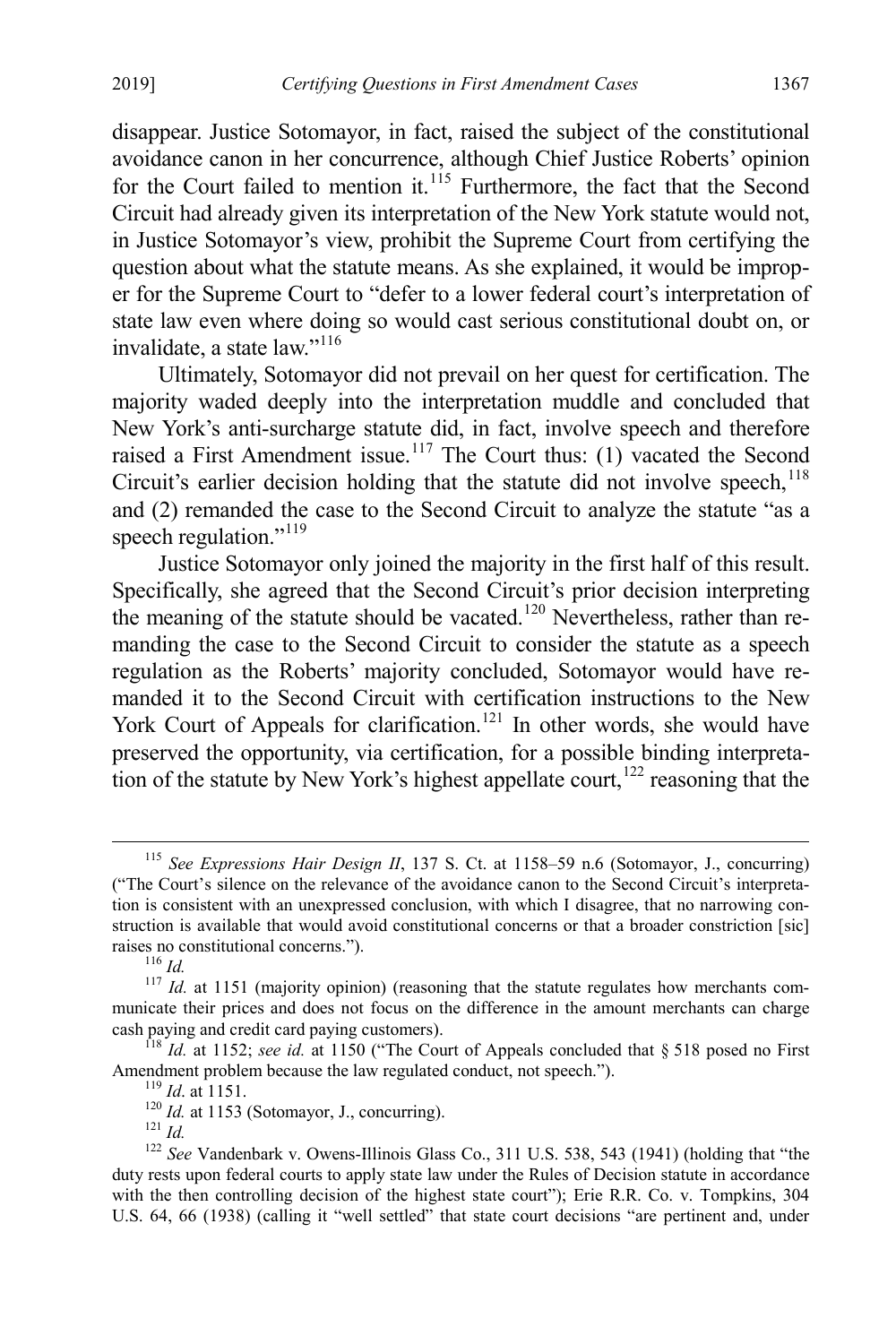statute did not raise any First Amendment concerns. This would allow the Supreme Court to later avoid a constitutional question.

<span id="page-20-8"></span><span id="page-20-7"></span>In addition to possibly avoiding a constitutional question, another factor suggests certification was more appropriate in *Expressions Hair Design* than in *Mansky*—namely, that the former case was not nearly as old as the latter. Specifically, the plaintiffs in *Expressions Hair Design* filed their complaint in  $2013^{123}$  $2013^{123}$  $2013^{123}$  and the Supreme Court ruled on it just four years later in 2017.<sup>[124](#page-20-2)</sup> By contrast, the complaint in *Mansky* was filed in 2010<sup>[125](#page-20-3)</sup> and the Supreme Court did not rule on it until  $2018$ ,  $^{126}$  $^{126}$  $^{126}$  eight years later. Thus, a certification request by the Supreme Court in *Expressions Hair Design* for clarification of the relevant statute would not have delayed ultimate justice for anywhere near as long as it would have in *Mansky*. Put slightly differently, because litigation in *Expressions Hair Design* was far less protracted than in *Mansky*, any delay caused by certification would seem relatively trivial in resolving the case.

<span id="page-20-0"></span>Furthermore, the expression at issue in *Expressions Hair Design* unlike in *Mansky*—was not political. Instead, it involved merchant pricing of commercial goods.<sup>[127](#page-20-5)</sup> Because the fate of political speech—speech that "lies at the heart of the First Amendment"[128—](#page-20-6)did not hang in the balance, there was arguably less urgency for the Supreme Court to immediately rule in *Expressions Hair Design* than in *Mansky*, thus making any delay caused by certification more tolerable.

<span id="page-20-1"></span>Yonover, *supra* note [41,](#page-8-9) at 307 (quoting Bernhardt v. Polygraphic Co. of Am., 350 U.S. 198, 205 (1956)).<br><sup>123</sup> *Expressions Hair Design II*, 137 S. Ct. at 1148.<br><sup>124</sup> *Id.* at 1144.<br><sup>125</sup> *See Mansky IV*, 138 S. Ct. at 1884 ("Five days before the November 2010 election, MVA,

<span id="page-20-3"></span><span id="page-20-2"></span>Jeffers, and other likeminded groups and individuals filed a lawsuit in Federal District Court challenging the political apparel ban on First Amendment grounds.").<br><sup>126</sup> *Id.* at 1876.<br><sup>127</sup> *See* N.Y. GEN. BUS. § 518 (2012) ("No seller in any sales transaction may impose a sur-

<span id="page-20-5"></span><span id="page-20-4"></span>charge on a holder who elects to use a credit card in lieu of payment by cash, check, or similar means."). <sup>128</sup> Nixon v. Shrink Mo. Gov't PAC, 528 U.S. 377, 400 (2000) (Breyer, J., concurring); *see*

<span id="page-20-6"></span>Cass R. Sunstein, *Constitutional Caution*, 1996 U. CHI. LEGAL F. 361, 373 (remarking that "[t]he heart of the First Amendment lies in democratic self-governance, and when the government regulates political speech, there is special basis for suspicion").

certain circumstances, controlling in ascertaining or determining the law of the State"). Professor Geri J. Yonover encapsulates the collective rulings from cases on this issue as follows:

Where there is an on point, though elderly decision, by the state's highest court, and there is "no confusion in the [state's] decisions, no developing line of authorities that casts a shadow over the established ones, no dicta, doubts, or ambiguities in the opinion of the [state's] judges on the question, [and] no legislative development that promises to undermine the judicial rule," the federal court must, under *Erie*, follow the decision of that court.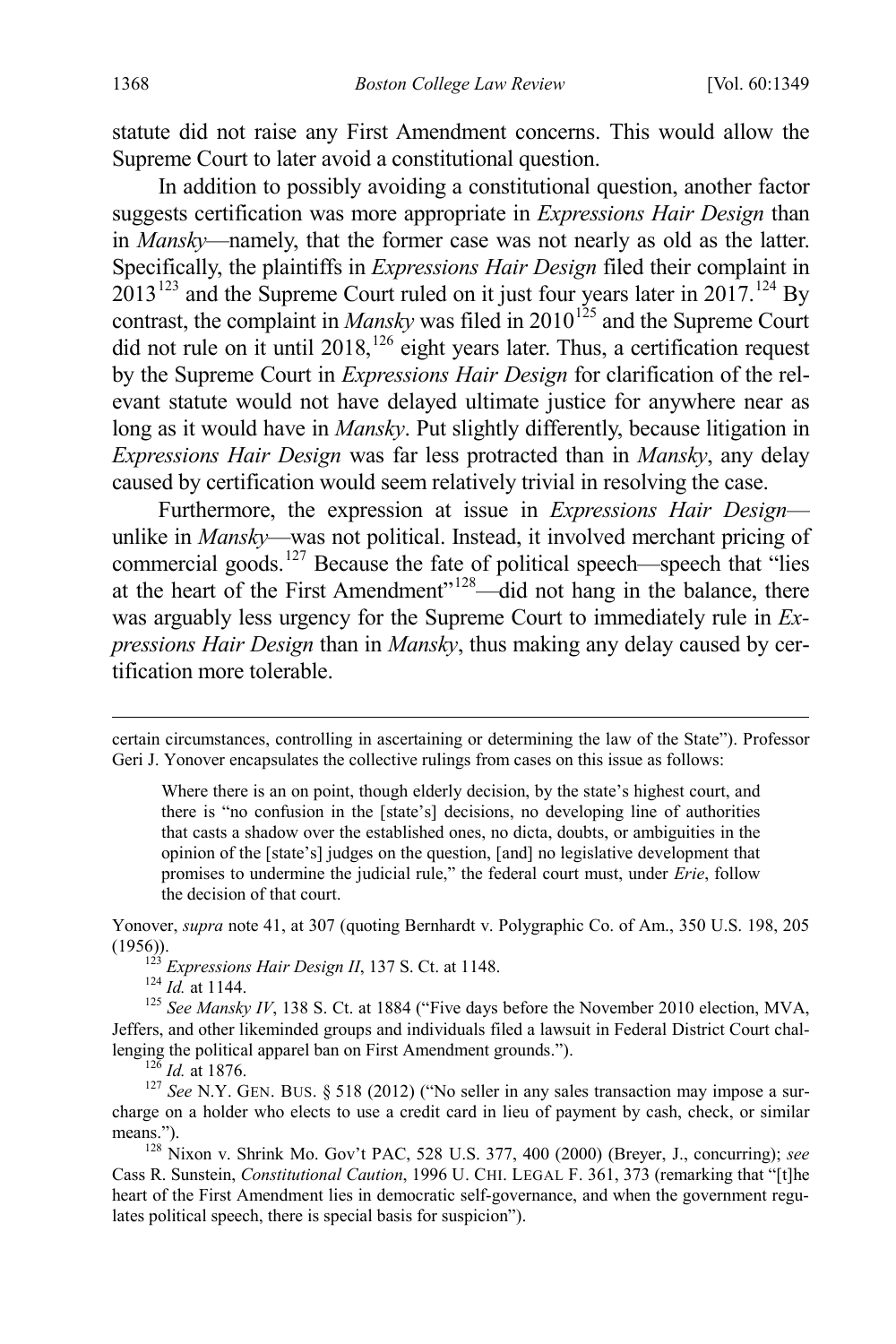With this background on both *Mansky* and *Expressions Hair Design*, the next Part argues that a key reason for the Court to exercise certification in First Amendment speech cases today is to reduce possible fracturing among the justices over the appropriate level of constitutional scrutiny.

### III. COULD CERTIFICATION REDUCE FRACTURING OVER SCRUTINY IN FIRST AMENDMENT CASES ON TODAY'S SUPREME COURT?

A compelling reason for the United States Supreme Court to engage in certification in First Amendment cases is the possibility that resolution of a question of state law interpretation by a state high court will later eliminate the possibility of fracturing by the justices over the appropriate level of scrutiny by which that law's constitutionality should be measured. Put differently, clarification of the meaning of a state law by a state's highest court might shed much needed light on whether the law in question merits heightened First Amendment scrutiny—be it strict scrutiny,<sup>[129](#page-21-2)</sup> intermediate scrutiny,<sup>[130](#page-21-3)</sup>or the much more forgiving rational basis test.<sup>[131](#page-21-4)</sup>

<span id="page-21-1"></span><span id="page-21-0"></span>This is a critical issue. The justices increasingly divide along perceived political lines over when a state law<sup>132</sup>—as Justice Clarence Thomas put it in

<span id="page-21-3"></span>ingham v. North Carolina, 137 S. Ct. 1730, 1736 (2017). Under this test, the government must prove that the law serves a significant interest and is narrowly tailored to serve that interest. *Id.* Under intermediate scrutiny, a statute "need not be the least restrictive or least intrusive means of" serving the alleged government interest in order to satisfy the narrow tailoring prong. Ward v.

<span id="page-21-5"></span><span id="page-21-4"></span>Rock Against Racism, 491 U.S. 781, 798 (1989).<br><sup>131</sup> See supra not[e 110](#page-17-9) and accompanying text (discussing rational basis review).<br><sup>132</sup> The decisions examined in this Part of the Article were rendered before Brett Kavanaug joined the Court. It considers Chief Justice John Roberts and Justices Clarence Thomas, Samuel Alito and Neil Gorsuch to be conservative. It categorizes Justices Ruth Bader Ginsburg, Stephen Breyer, Sonia Sotomayor and Elena Kagan as liberals. *See generally* Mark Walsh, *Center Court*, 104 A.B.A. J. 20, 20 (2018) (suggesting that it is likely Chief Justice John Roberts will become, after Justice Anthony Kennedy's retirement in 2018, the Court's new "median justice" who is "at its ideological center, as measured by political scientists who study the court"); Liptak & Parlapiano, *supra* note [32,](#page-7-8) at A16 (describing the "four-member liberal wing" as comprised of Ruth Bader Ginsburg, Stephen Breyer, Sonia Sotomayor and Elena Kagan; identifying the Court's "most conservative members" as Clarence Thomas and Samuel Alito; noting that Neil Gorsuch "returned the court to full strength and to a conservative majority" after the death of Antonin Scalia; and adding that Chief Justice John Roberts is moving more to the Court's ideological center);

<span id="page-21-2"></span><sup>&</sup>lt;sup>129</sup> The strict scrutiny standard of judicial review "applies either when a law is content based on its face or when the purpose and justification for the law are content based." Reed v. Town of Gilbert, 135 S. Ct. 2218, 2228 (2015). Under this test, laws are "justified only if the government proves that they are narrowly tailored to serve compelling state interests." *Id.* at 2226. Narrow tailoring under strict scrutiny, in turn, requires that the statute "be the least restrictive means" of serving the government's allegedly compelling interest. McCullen v. Coakley, 573 U.S. 464, 478 (2014); *see* Brown v. Entm't Merchs. Ass'n, 564 U.S. 786, 799 (2011) (observing that a statute that restricts "the content of protected speech" will pass strict scrutiny only if "it is justified by a compelling government interest and is narrowly drawn to serve that interest").<br><sup>130</sup> Content-neutral restrictions on speech are generally subject to intermediate scrutiny. Pack-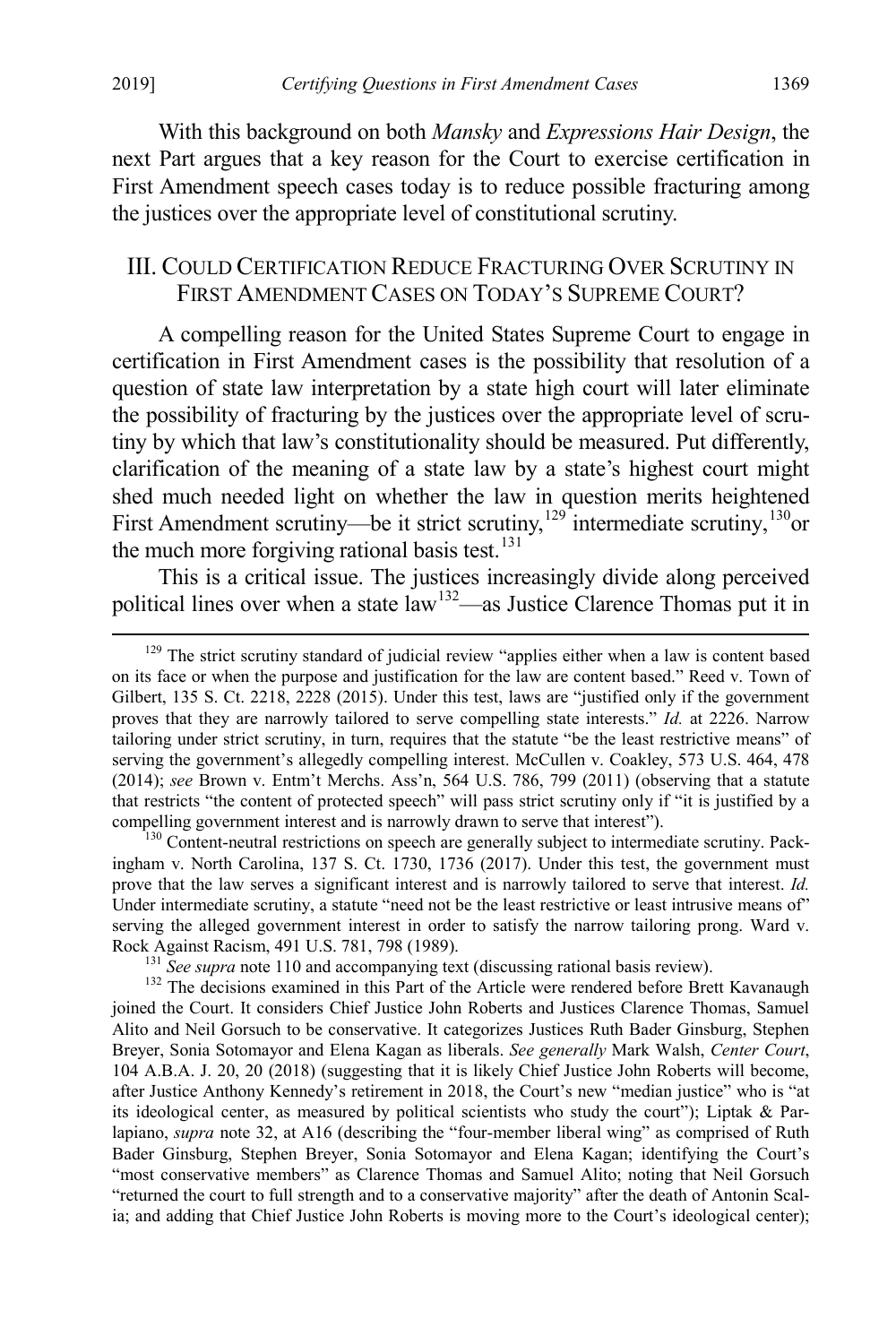2018 in *National Institute of Family & Life Advocates v. Becerra*[133](#page-22-0)— "regulates speech as speech" (thereby meriting heightened First Amendment scrutiny),  $134$  and when it merely polices what Justice Stephen Breyer, penning a dissent in that case, called "ordinary social and economic" activity (thereby warranting deferential, rational basis review).<sup>135</sup>

In *Becerra*, the five-justice conservative majority applied heightened First Amendment scrutiny<sup>[136](#page-22-3)</sup> to analyze a California statute compelling speech at licensed crisis pregnancy centers.<sup>[137](#page-22-4)</sup> It concluded that the petitioners challenging the statute's constitutionality were likely to prevail on the merits of their First Amendment claim on remand.[138](#page-22-5) In direct contrast, the fourjustice bloc of liberal justices in dissent reasoned that heightened scrutiny was  $\frac{1}{3}$  inappropriate<sup>[139](#page-22-6)</sup> and they concluded that the statute was probably constitu $t$ <sub>tional</sub>  $140$ 

The exact same fracturing over scrutiny and, in turn, the fate of a state statute, occurred again in 2018 in *Janus v. American Federation of State, County, and Municipal Employees*. [141](#page-22-8) There, the five-justice conservative majority concluded that "[f]undamental free speech rights"<sup>[142](#page-22-9)</sup> were endangered by a law compelling non-union public employees to contribute agency or fair-share fees<sup>[143](#page-22-10)</sup> to support the collective bargaining activities of the union that exclusively represents them.<sup>[144](#page-22-11)</sup> In striking down the Illinois statute, the

<span id="page-22-2"></span><span id="page-22-1"></span><sup>134</sup> *Id.* at 2374.<br><sup>135</sup> *Id.* at 2381 (Breyer, J., dissenting) (reasoning that the majority's application of the "contentbased" test makes courts' First Amendment analysis unpredictable and without strong founda-

<span id="page-22-3"></span>tion that is rooted in reasoned principle).<br><sup>136</sup> *See id.* at 2380 (noting that the majority "applies heightened scrutiny to the" California statute at issue).

<span id="page-22-4"></span><sup>137</sup> CAL. HEALTH & SAFETY CODE § 123472 (a) (West 2016), *invalidated by Nat'l Inst. of Family & Life Advocates*, 138 S. Ct. 2361.

<span id="page-22-5"></span><sup>158</sup> See<sup>Nat'l</sup> Inst. of Family & Life Advocates, 138 S. Ct. at 2376 (majority opinion) ("In short, petitioners are likely to succeed on the merits of their challenge to the licensed notice.").

<span id="page-22-7"></span><span id="page-22-6"></span><sup>139</sup> *See id.* at 2387 (Breyer, J., dissenting) ("There is no reason to subject such laws to heightened scrutiny.").

<sup>140</sup> *Id.* at 2379.<br><sup>141</sup> Janus v. Am. Fed'n of State, Cty., & Mun. Emps., Council 31, 138 S. Ct. 2448 (2018).<br><sup>142</sup> *Id.* at 2460.<br><sup>142</sup> *Id.* at 2460.<br><sup>143</sup> *See id.* at 2489 (Kagan, J., dissenting) (noting that agency

Jeffrey Rosen, *A Notorious Advocate for Gender Equality*, WASH. POST, Nov. 11, 2018, at B7 (identifying the Court's liberal justices as Ruth Bader Ginsburg, Stephen Breyer, Sonia Sotomayor

<span id="page-22-0"></span><sup>&</sup>lt;sup>133</sup> Nat'l Inst. of Family & Life Advocates v. Becerra, 138 S. Ct. 2361, 2378 (2018) (holding that the notice requirements in the California statute violate the First Amendment's free speech

<span id="page-22-10"></span><span id="page-22-9"></span><span id="page-22-8"></span>share fees"). <sup>144</sup> *See* 5 ILL. COMP. STAT. 315/6 (e) (2016), *invalidated by Janus*, 138 S. Ct. 2448 (provid-

<span id="page-22-11"></span>ing that non-union employees may be required "to pay their proportionate share of the costs of the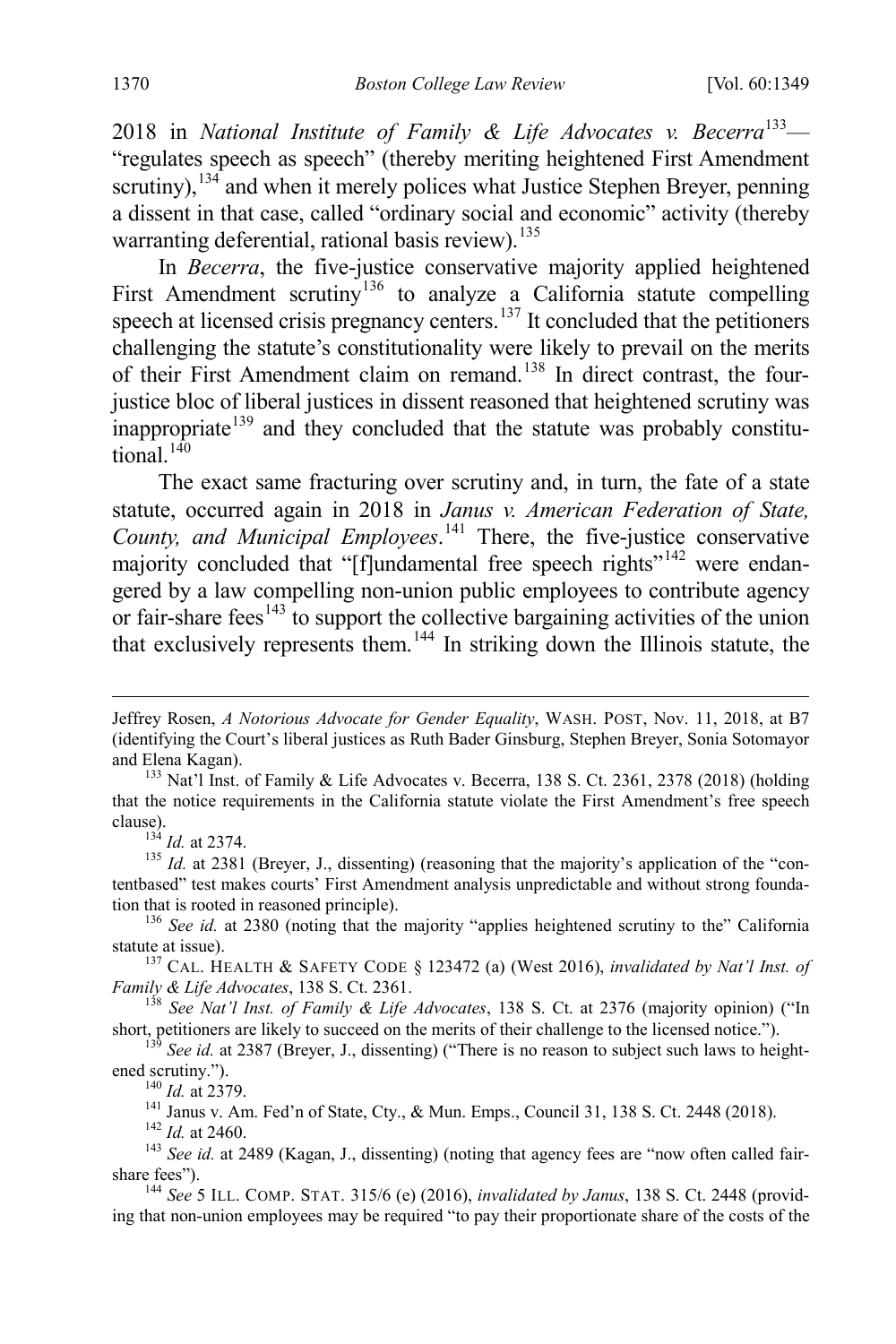*Janus* majority rebuffed the argument that rational basis review should be used to examine its constitutionality.<sup>[145](#page-23-0)</sup> Writing for the majority, conservative Justice Samuel Alito opined that compelled subsidization of speech was a grave infringement on First Amendment rights that could not be tolerated.<sup>[146](#page-23-1)</sup>

Conversely, the *Janus* dissenters maintained that government agencies must have the ability to control their employees' speech.<sup>147</sup> Liberal-leaning Justice Elena Kagan, <sup>[148](#page-23-3)</sup> writing for the four-justice dissent, reasoned that the Court typically affords the government significant latitude to create policies that it deems necessary to carry out its role as an employer.<sup>[149](#page-23-4)</sup> She blasted the majority for abandoning the Court's typically deferential style, <sup>[150](#page-23-5)</sup> and instead, "turning the First Amendment into a sword" to attack everyday economic and regulatory policy.<sup>[151](#page-23-6)</sup>

The rift over scrutiny separating conservative from liberal justices was revealed earlier in 2011 in *Sorrell v. IMS Health Inc.*[152](#page-23-7) It centered on a Vermont statute that prohibited pharmacies from selling information about the prescription practices of identifiable physicians to purchasers for marketing purposes.[153](#page-23-8) At bottom, the outcome in *Sorrell* striking down the statute piv-oted on the level of scrutiny that applied to the Vermont statute.<sup>[154](#page-23-9)</sup> The divi-

<span id="page-23-2"></span>in any case of significance").<br><sup>147</sup> *Janus*, 138 S. Ct. at 2487 (Kagan, J., dissenting) (reasoning that it promotes effective workplace environments and managerial interests).

<span id="page-23-3"></span><sup>148</sup> See Adam Liptak, *How Free Speech Was Weaponized by Conservatives*, N.Y. TIMES, July 1, 2018, at A1 (identifying Justice Kagan as "part of the court's four-member liberal wing"). <sup>149</sup> *Janus*, 138 S. Ct. at 2493 (Kagan, J., dissenting) (reasoning that the Court's attitude is

<span id="page-23-4"></span>"one of respect—even solicitude—for the government's prerogatives as an employer [and s]o long as the government is acting as an employer—rather than exploiting the employment relationship

<span id="page-23-6"></span><span id="page-23-5"></span>for other ends—it has a wide berth, comparable to that of a private employer").<br><sup>150</sup> *Id.* at 2494.<br><sup>151</sup> *Id.* at 2501 (reasoning that by using the First Amendment in such an aggressive way the Court is overriding citize

<span id="page-23-8"></span><span id="page-23-7"></span><sup>152</sup> Sorrell v. IMS Health Inc., 564 U.S. 552 (2011).<br><sup>153</sup> *See id.* at 558–63 (describing the statute, the legislative intent behind it, and Vermont's interpretation of it).

<span id="page-23-9"></span><sup>154</sup> Marcia M. Boumil et al., *Prescription Data Mining, Medical Privacy and the First Amendment: The U.S. Supreme Court in* Sorrell v. IMS Health Inc., 21 ANNALS HEALTH L. 447, 448 (2012) (exploring the relationship between prescription data mining in the pharmaceutical industry, state laws used to curb access to physicians' prescription data, and First Amendment implications).

collective bargaining process, contract administration and pursuing matters affecting wages, hours and conditions of employment"); Janus, 138 S. Ct. at 2460.

<span id="page-23-0"></span><sup>&</sup>lt;sup>145</sup> *Janus*, 138 S. Ct. at 2465 ("This form of minimal scrutiny is foreign to our free-speech jurisprudence, and we reject it here."). <sup>146</sup> *Id.* at 2464 (noting that "[b]ecause the compelled subsidization of private speech seriously

<span id="page-23-1"></span>impinges on First Amendment rights, it cannot be casually allowed"); *see* Savage, *supra* note [33](#page-7-9) (noting that since joining the United States Supreme Court, "Alito has been a steady, predictable conservative," and adding that "[w]hen the court has been split, he has not joined with the liberals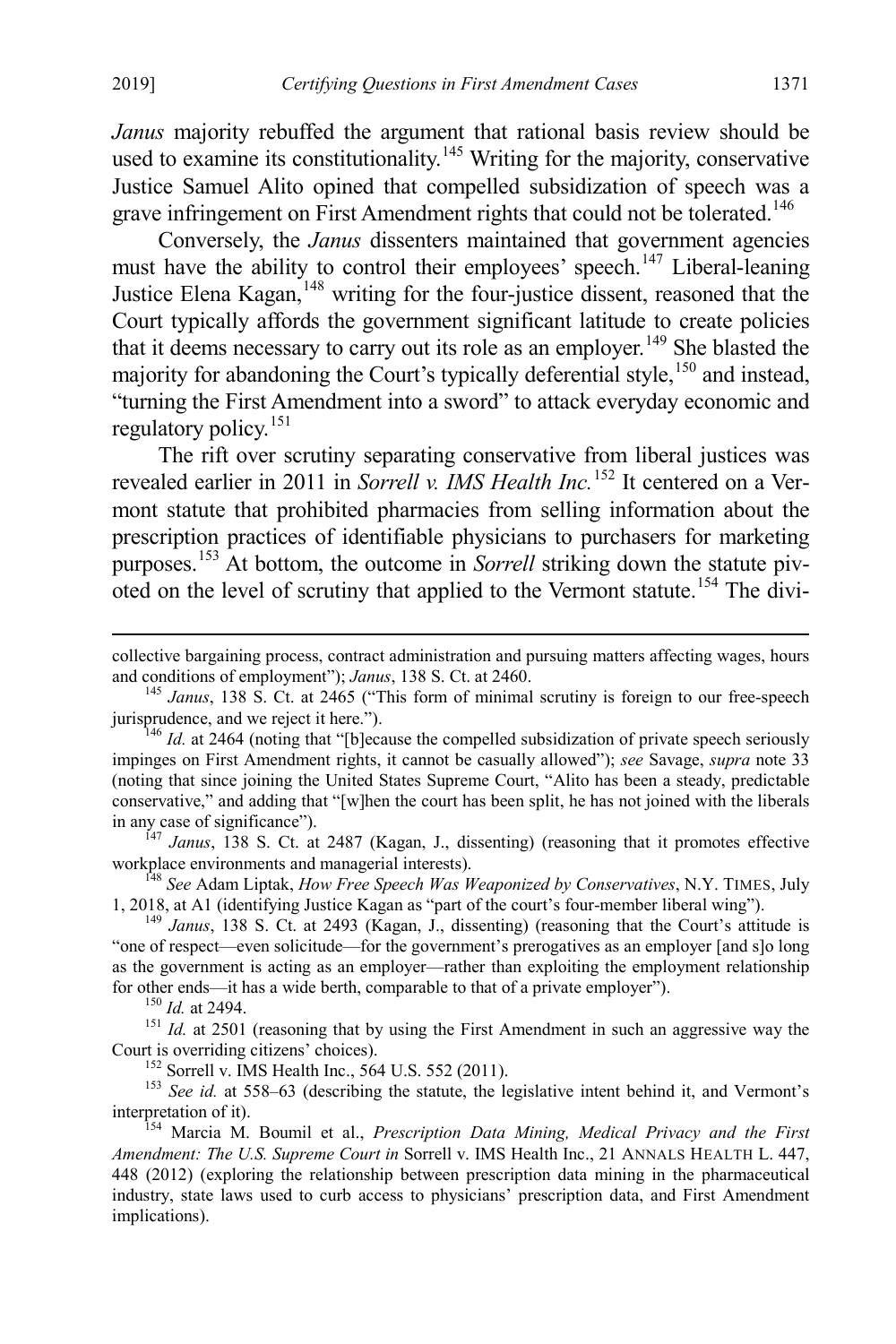sion, in turn, among the conservative and liberal justices over the appropriate level of scrutiny to apply to that law foreshadowed the split in 2018 in both *Becerra* and *Janus*. Justice Anthony Kennedy penned the six-justice *Sorrell* majority opinion, joined by Chief Justice John Roberts and Justices Antonin Scalia, Clarence Thomas, Samuel Alito and a lone liberal, Sonia Sotomayor.[155](#page-24-0) The majority determined the Vermont statute was subject to heightened First Amendment scrutiny because it burdened a particular view-point of speech.<sup>[156](#page-24-1)</sup>

In contrast, the three-justice dissent—authored by Justice Stephen Breyer and joined by fellow liberal Justices Ruth Bader Ginsburg and Elena Kagan—concluded that the statute's impact on expression was in furtherance of managing a commercial enterprise and thus heightened First Amendment scrutiny was unnecessary.<sup>[157](#page-24-2)</sup> Under both this deferential approach and the intermediate scrutiny standard applicable in commercial speech cases,<sup>[158](#page-24-3)</sup> the dissent declared Vermont's law constitutional.<sup>[159](#page-24-4)</sup> Breyer believed that the Vermont statute would have been deemed constitutional when reviewed under both the commercial speech doctrine and an even less stringent standard.[160](#page-24-5)

For the dissenters in *Sorrell*, the majority's application of heightened scrutiny in cases like it provides courts with an unnecessarily powerful tool for encroaching on the regulatory realm of the legislative branch in commercial and economic matters.[161](#page-24-6) Significantly, Justice Sotomayor—the only liberal to join with the conservative majority in *Sorrell*—expressed disagree-

<span id="page-24-1"></span><span id="page-24-0"></span><sup>&</sup>lt;sup>155</sup> *Sorrell*, 564 U.S. at 555 (identifying the justices voting in the majority and dissent). <sup>156</sup> *Id.* at 565 (noting that the Vermont statute "impose[d] burdens that are based on the content of speech and that are ai

<span id="page-24-2"></span> $t_{157}$  *Id.* at 581 (Breyer, J., dissenting) (reasoning that the statute's "effect on expression is inextricably related to a lawful governmental effort to regulate a commercial enterprise . . . [and t]he First Amendment does not require courts to apply a special 'heightened' standard of review when reviewing such an effort"). <sup>158</sup> *See id.* ("And, in any event, the statute meets the First Amendment standard this Court has

<span id="page-24-3"></span>previously applied when the government seeks to regulate commercial speech.").<br><sup>159</sup> *Id.* As Justice Breyer wrote, "I believe that the statute before us satisfies the 'intermediate'

<span id="page-24-4"></span>standards this Court has applied to restrictions on commercial speech. *A fortiori* it satisfies less demanding standards that are more appropriately applied in this kind of commercial regulatory

<span id="page-24-5"></span>case." *Id.* at 602.<br><sup>160</sup> *Id.* at 603 (noting that "whether we apply an ordinary commercial speech standard or a less demanding standard, I believe Vermont's law is consistent with the First Amendment").

<span id="page-24-6"></span> $\overline{Id}$ . Id. at 592 (reasoning that "because the imposition of 'heightened' scrutiny in such instances would significantly change the legislative/judicial balance, in a way that would significantly weaken the legislature's authority to regulate commerce and industry, I would not apply a 'heightened' First Amendment standard of review in this case").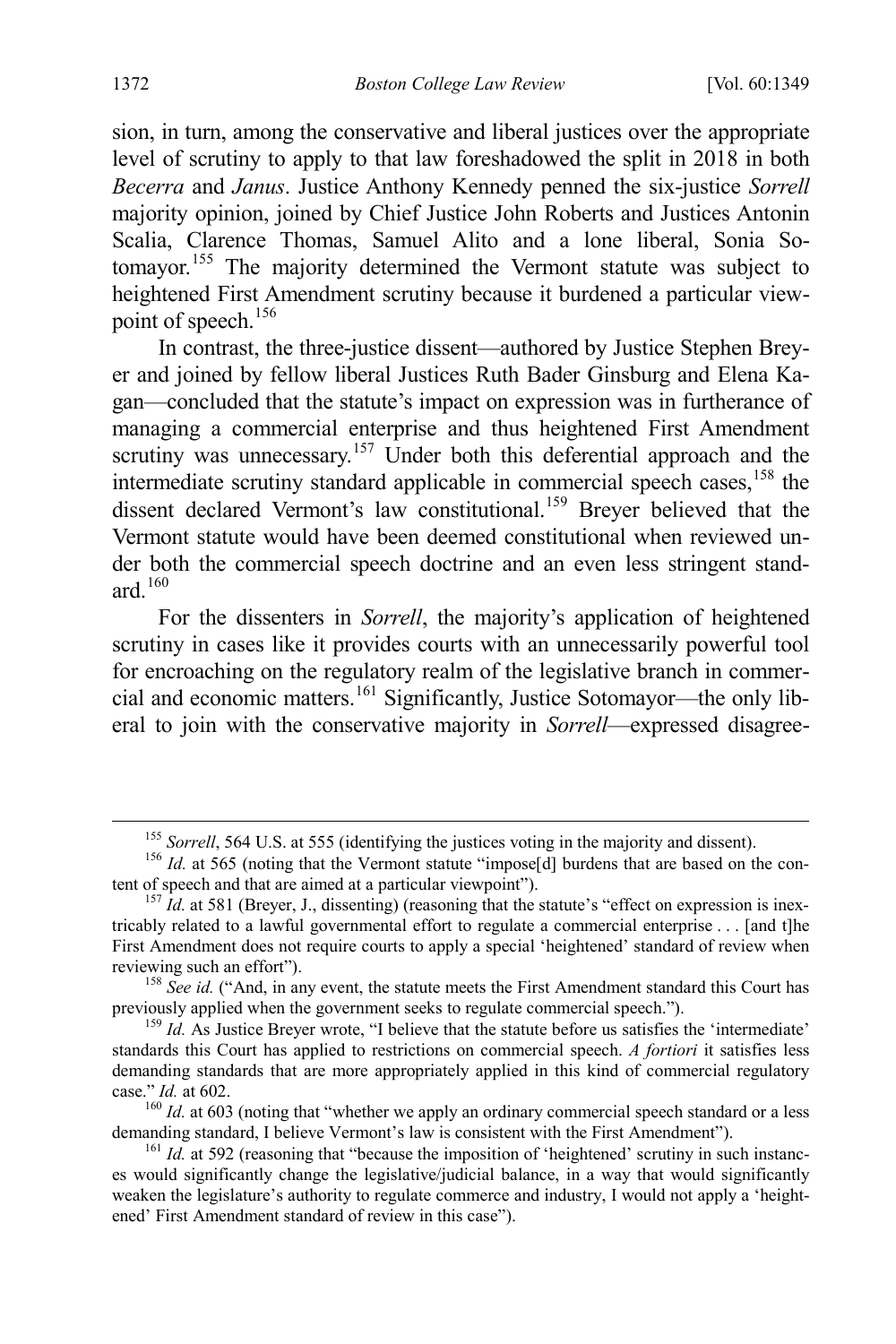ment seven years later in *Janus* with how *Sorrell* has since been used by the Court. $162$ 

This division over scrutiny and, in particular, the conservative justices' use of heightened scrutiny in First Amendment cases to attack government regulations has sparked much handwringing among academics.<sup>[163](#page-25-2)</sup> Academics worry about First Amendment Lochnerism, which occurs when the Court weaponizes the First Amendment to encourage extensive deregulation.<sup>[164](#page-25-3)</sup> There is a concern that free speech claims are being used to attack workaday government policies, resulting in a completely transformed regulatory state. [165](#page-25-4)

<span id="page-25-0"></span>A complete discussion of the academic debate over so-called "First Amendment Lochnerism" is beyond the scope of this Article,<sup>[166](#page-25-5)</sup> which instead concentrates on question certification. What is important here, however, is that fracturing along political lines on such a fundamental issue as the appropriate level of scrutiny to apply in any given First Amendment case potentially undermines the Court's legitimacy. The First Amendment already "float[s] atop a tumultuous doctrinal sea."<sup>[167](#page-25-6)</sup> A doctrinal division along perceived political ideologies compounds the problem. Furthermore, this rift

<span id="page-25-3"></span>ference with the right to contract under the Due Process Clause of the Fourteenth Amendment, a state statute limiting the number of hours bakers could work); Jane R. Bambauer & Derek E. Bambauer, *Information Libertarianism*, 105 CALIF. L. REV. 335, 337 (2017) (contending there is academic worry about "a new free speech Lochnerism—an exploitation of the First Amendment to promote a broad deregulatory agenda, regardless of popular democratic will"). 165 Bambauer & Bambauer, *supra* note [164,](#page-25-0) at 342; *see also* Morgan N. Weiland, *Expanding* 

<span id="page-25-4"></span>*the Periphery and Threatening the Core: The Ascendant Libertarian Speech Tradition*, 69 STAN. L. REV. 1389, 1393 (2017) (noting that "today litigants—often corporate litigants—increasingly use the First Amendment to prioritize new applications of the freedom of speech over regulations designed to protect consumers and citizens"). <sup>166</sup> *See* Enrique Armijo, Reed v. Town of Gilbert*: Relax, Everybody*, 58 B.C. L. REV. 65, 82–

<span id="page-25-5"></span>84 (2017) (explaining the impact of *Reed* on First Amendment Lochnerism); Jeremy K. Kessler, *The Early Years of First Amendment Lochnerism*, 116 COLUM. L. REV. 1915, 1920 (2016) (observing "contemporary liberal critiques of First Amendment Lochnerism"). <sup>167</sup> Robert Post, *Reconciling Theory and Doctrine in First Amendment Jurisprudence*, 88

<span id="page-25-6"></span>CALIF. L. REV. 2353, 2355 (2000) (examining the conflicting doctrines within free speech jurisprudence).

<span id="page-25-1"></span> <sup>162</sup> *Janus*, 138 S. Ct. at 2487 (Sotomayor, J., dissenting) (calling the development of First Amendment jurisprudence troubling because the First Amendment is being used in an aggressive manner).<br><sup>163</sup> *See, e.g.*, Tamara R. Piety, *The First Amendment and the Corporate Civil Rights Move-*

<span id="page-25-2"></span>*ment*, 11 J. BUS. & TECH. L. 1, 22 (2016) ("I remain concerned that this expansive First Amendment will prove to be an unworkable burden on beneficial regulation intended to protect public health, safety, and welfare."); Robert Post & Amanda Shanor, *Adam Smith's First Amendment*, 128 HARV. L. REV. F. 165, 166–67 (2015), http://harvardlawreview.org/wp-content/uploads/2015/ 03/vol128\_PostShanor2.pdf [https://perma.cc/L5HY-XTRK] ("Across the country, plaintiffs are using the First Amendment to challenge commercial regulations, in matters ranging from public health to data privacy. It is no exaggeration to observe that the First Amendment has become a powerful engine of constitutional deregulation. The echoes of *Lochner* are palpable."). <sup>164</sup> *See* Lochner v. New York, 198 U.S. 45, 57 (1905) (declaring unconstitutional, as an inter-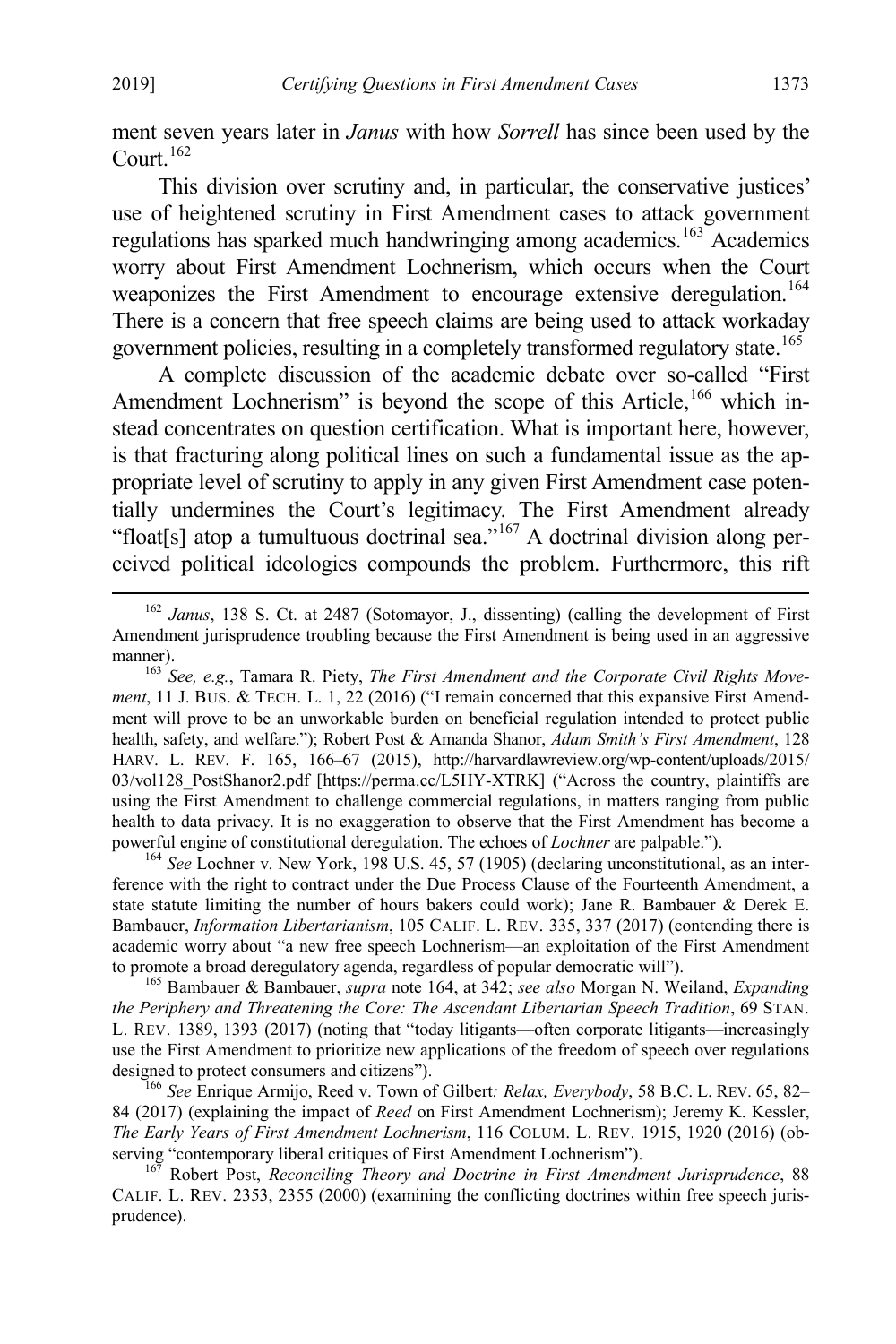must be contextualized within today's larger political climate—an atmosphere in which the contentious confirmation hearings for Justice Brett Kavanaugh sparked a legitimacy crisis for the Court in the eyes of some observers.<sup>[168](#page-26-0)</sup>

How, then, might certification mitigate or ease the doctrinal schism on scrutiny? When an ambiguous state statute comes before the Supreme Court that impacts the level of scrutiny that applies to analyze the statute,  $169$  then allowing a state high court to definitively sort out a statute's meaning may remove or reduce the leeway that the justices possess to choose a level of scrutiny that seemingly comports with either a pro-regulatory or deregulatory philosophy.[170](#page-26-2) In other words, permitting a state's highest court to decide if a state statute "regulates speech as speech"<sup>[171](#page-26-3)</sup> or whether it merely incidentally affects speech as part of "workaday economic and regulatory policy"<sup>[172](#page-26-4)</sup> especially given that "almost all economic and regulatory policy affects or touches speech"[173](#page-26-5)—might foster agreement among the justices about the correct standard of scrutiny when the case later returns to the Supreme Court after certification. More colloquially, letting a state court sort out the meaning

<span id="page-26-1"></span>"[b]ecause the statute's operation [was] unclear," uncertainty existed whether it should be subject to "a deferential form of review" or something else. 137 S. Ct. 1144, 1153 (2017) (Breyer, J., concurring). In other words, if the statute affected speech—not just conduct—and therefore raised a First Amendment issue (as the Supreme Court majority in *Expressions Hair Design II* concluded it did), it was still unclear whether either the intermediate scrutiny standard of the commercial speech doctrine adopted in *Central Hudson Gas & Electric Corp. v. Public Service Commission of New York*, 447 U.S. 557 (1980), should be used to analyze its constitutionality or whether a lesser standard akin to rational basis review adopted in *Zauderer v. Office of Disciplinary Counsel*, 471

<span id="page-26-2"></span>U.S. 626 (1985), should apply. *Id.* at 1151.<br><sup>170</sup> The perception here among the Court's liberal justices is that the Court's conservative members are applying heightened First Amendment scrutiny to strike down basic economic regulations as part of a larger deregulatory agenda. *See Janus*, 138 S. Ct. at 2501 (Sotomayor, J., dissenting) ("And maybe most alarming, the majority has chosen the winners by turning the First Amendment into a sword, and using it against workaday economic and regulatory policy. Today is not the first time the Court has wielded the First Amendment in such an aggressive way."); *Nat'l Inst. of Family & Life Advocates*, 138 S. Ct. at 2382 (Breyer, J., dissenting) (criticizing the majority for "suggesting that heightened scrutiny applies to much economic and social legislation" simply because speech is involved instead of adopting a "respectful approach to economic and social legislation when a First Amendment claim like the claim present here is at issue").<br>
<sup>171</sup> *Nat'l Inst. of Family & Life Advocates*, 138 S. Ct. at 2374.<br>
<sup>172</sup> *Janus*, 138 S. Ct. at 2501 (Sotomayor, J., dissenting).<br>
<sup>17</sup>

<span id="page-26-3"></span>

<span id="page-26-5"></span><span id="page-26-4"></span>

<span id="page-26-0"></span> <sup>168</sup> *See, e.g.*, Paul Krugman, *Kavanaugh Will Kill the Constitution*, N.Y. TIMES, Sept. 7, 2018, at A27 ("A vote for Kavanaugh will be a vote to destroy the legitimacy of one of the last federal institutions standing."); Megan McArdle, *There Is No Cleaning Up This Kavanaugh Mess*, WASH. POST, Oct. 7, 2018, at A23 ("Putting Kavanaugh on the court under these circumstances has outraged the left half of the political spectrum and undermined the already shaky legitimacy of the court, and it will touch off a political firestorm if Kavanaugh becomes the fifth vote to overturn *Roe v. Wade*."); Michael Tomasky, *The Court's Legitimacy Crisis*, N.Y. TIMES, Oct. 6, 2018, at A19 ("This is a severe legitimacy crisis for the Supreme Court."). <sup>169</sup> As Justice Stephen Breyer encapsulated the problem in *Expressions Hair Design II*: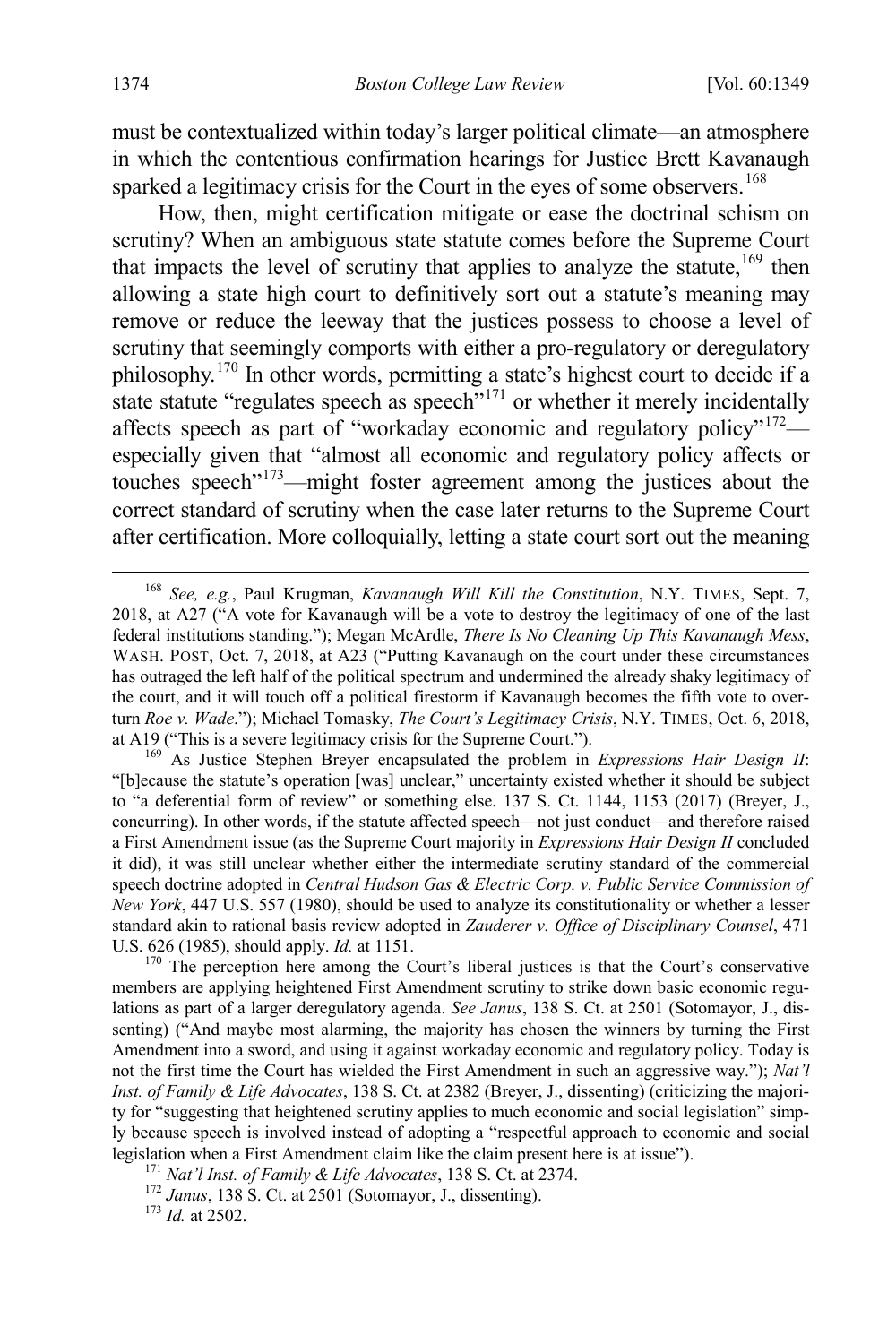of a state statute might help the Supreme Court better sort out the standard of scrutiny.

There is, of course, no guarantee that certification will reduce or eliminate divisions among the justices over the appropriate level of scrutiny in free speech cases. Furthermore, certification is only proper where there is a novel, unsettled question of law.<sup>[174](#page-27-2)</sup> Nonetheless, the possibility of reducing fracturing along political lines by sending an ambiguous statute down to a state court to gain a conclusive understanding of how it operates and what it does seems prudent at a time when the Court's very legitimacy is threatened. Unless a case has languished in litigation and involves a law that possibly jeopardizes core political speech, as was the situation in *Mansky*, addressed earli- $er<sub>175</sub>$  $er<sub>175</sub>$  $er<sub>175</sub>$  then a brief delay and detour through a state's highest appellate court via certification appears to be a small price to pay for the chance of promoting harmony on scrutiny determinations when a case returns to the Supreme Court.

<span id="page-27-0"></span>What factors, then, might the Supreme Court consider in evaluating the suitability of question certification in First Amendment cases? Four factors seem particularly relevant, although they are not to the exclusion of other possible considerations:

<span id="page-27-1"></span>**•** *Whether a case involves core political speech that might be unconstitutionally restrained or restricted by a state law*. There is more urgency for the Court to quickly weigh in on cases where political speech, given its privi-leged perch in the First Amendment pecking order,<sup>[176](#page-27-4)</sup> is threatened. This, in turn, militates against certification. This factor therefore entails examination of whether the speech at issue is political in nature.

**•** *The length of time a case has been in either the state or federal court system*. The principle here—as Part II illustrated, with its head-to-head comparison of the timelines of *Mansky* and *Expressions Hair Design*—is that the longer a case has drifted through a court system, the less likely a question arising in it should be certified by the Supreme Court due to the further delay it would cause.[177](#page-27-5) 

**•** *Whether resolution of the statutory ambiguity might help to clarify the level of scrutiny the Court applies to analyze a statute*. This factor taps directly into the problem explored in Part III—namely, the frequent fracturing over scrutiny among the current justices, often along perceived political lines, in cases such as *Becerra*, *Janus*, and *Sorrell*. Because such divisions undermine notions of the Court's political neutrality and, in turn, the Court's legit-

<span id="page-27-4"></span><span id="page-27-3"></span>

<span id="page-27-2"></span><sup>&</sup>lt;sup>174</sup> Supra note[s 48](#page-9-7)[–51](#page-10-8) and accompanying text.<br><sup>175</sup> Supra note[s 95](#page-15-8)[–96](#page-15-9) and accompanying text.<br><sup>176</sup> See supra notes 95–96 and accompanying text (addressing political speech).<br><sup>177</sup> Supra note[s 123](#page-20-7)[–126](#page-20-8) and accompanying tex

<span id="page-27-5"></span>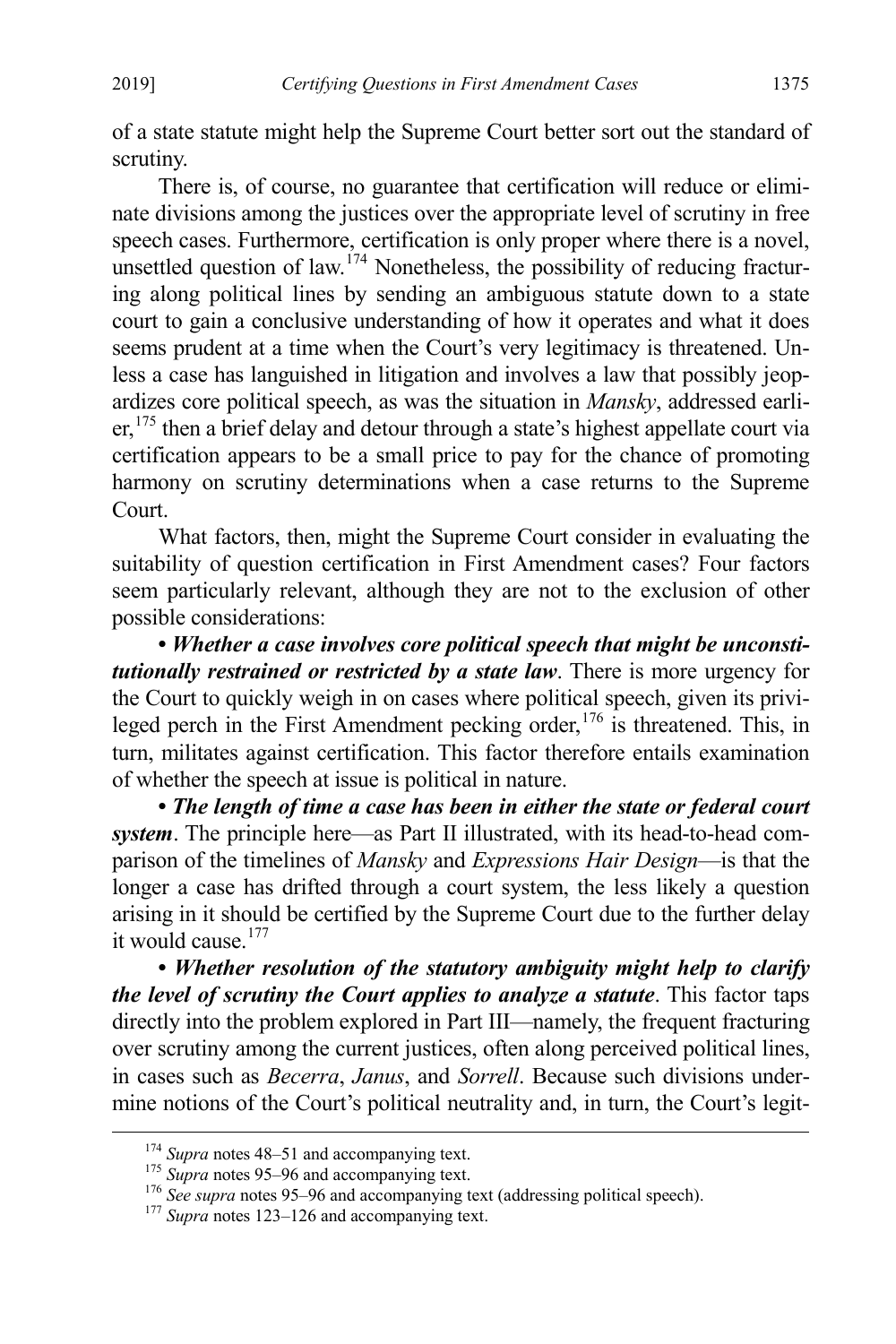imacy, special attention to certification should be paid to cases in which certification might eliminate or reduce the odds of such splits.

<span id="page-28-0"></span>**•** *Whether resolution of the statutory ambiguity might allow the Court to avoid a First Amendment issue altogether, thereby facilitating a facet of the long-standing doctrine of constitutional avoidance*. *Expressions Hair Design* offered a prime opportunity for the Court, as Justice Sotomayor's position in it illustrated, $178$  to exercise this principle. In brief, if state court resolution of statutory ambiguity might eliminate the possibility of any First Amendment speech arising, then this militates in favor of certification because it comports with constitutional avoidance.

No one of the four factors above should be determinative, of course. Rather, they should be weighed in holistic, totality-of-the-circumstances fashion. And ultimately, whether the Supreme Court adopts Justice Sotomayor's newfound propensity for certification in First Amendment speech cases remains to be seen. The intersection between certification and free speech cases, however, carries the potential to lessen current divisiveness on the Court over standards of scrutiny and, in turn, to promote judicial legitimacy.

#### **CONCLUSION**

This Article explored certification of state law questions by the United States Supreme Court in cases affecting the First Amendment freedom of speech. Justice Sotomayor's very recent opinions in both *Minnesota Voters Alliance v. Mansky* and *Expressions Hair Design v. Schneiderman* calling for certification give the issue heightened and timely importance. Furthermore, as Part III contended, certification is relevant in possibly resolving splits among the justices over scrutiny standards in First Amendment cases. Reducing such rifts could bolster the Court's legitimacy in the eyes of the public, especially after the bruising confirmation hearings for Justice Brett Kavanaugh. Clearly, of course, certification is not a panacea for the problem of eroding judicial legitimacy. It may, however, help in First Amendment cases where battles over scrutiny take partisan lines such as in *National Institute of Family & Life Advocates v. Becerra* and *Janus v. American Federation of State, County, and Municipal Employees*.

Finally, the Article proposed a four-factor analysis for the Supreme Court to deploy when deciding if certification is appropriate in any given case. Those factors address: (1) whether political speech is at issue, (2) the length of time a case has been in the court system, (3) whether certification might alleviate the justices' splintering on the correct level of scrutiny, and

<span id="page-28-1"></span><sup>&</sup>lt;sup>178</sup> *Supra* note[s 109](#page-17-10)[–112](#page-18-6) and accompanying text.